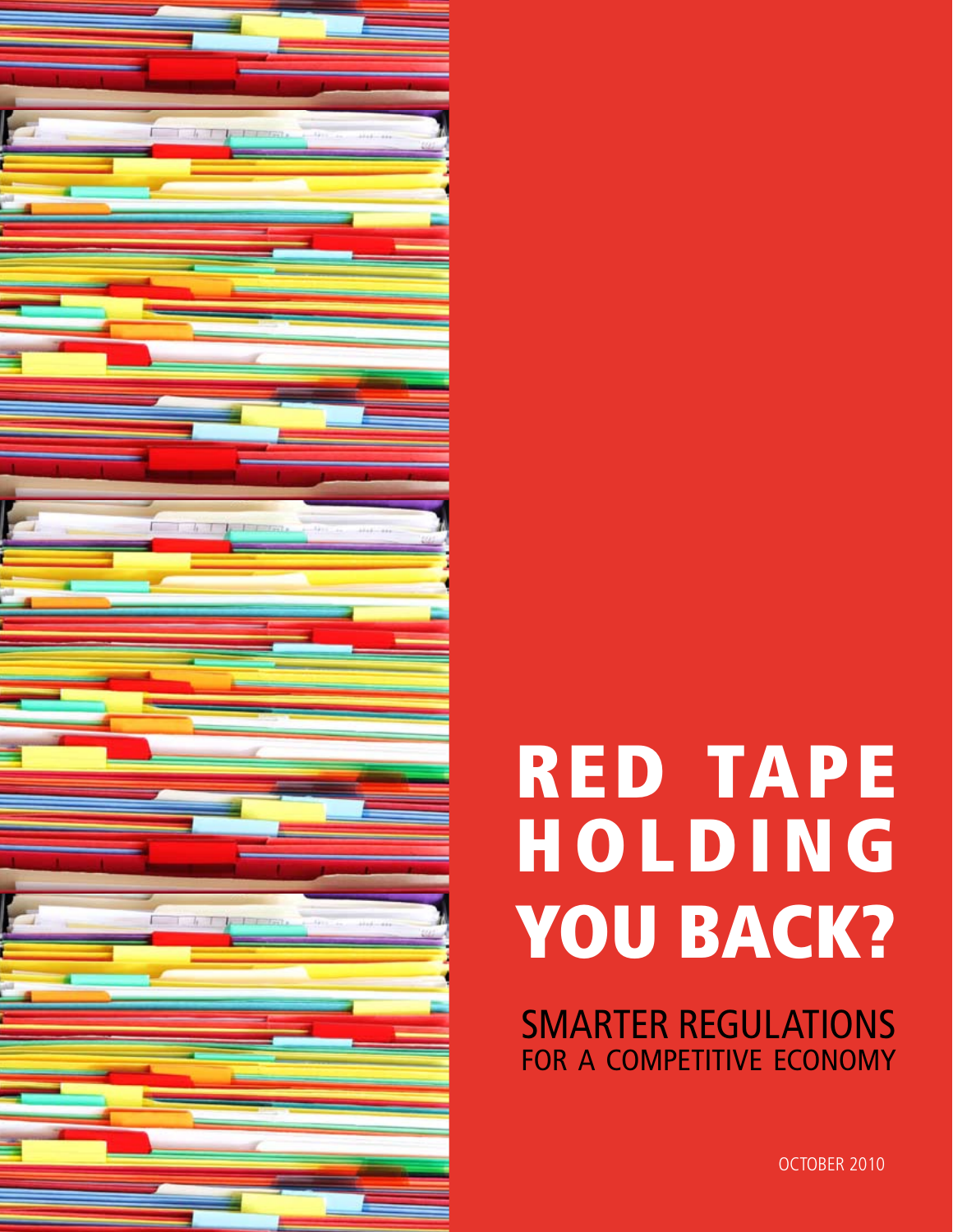# RED TAPE **HOLDING** YOU BACK?

Smarter regulations FOR A COMPETITIVE ECONOMY

> OCTOBER 2010 ISBN 978-0-9739062-9-5 © 2010 Ontario Chamber of Commerce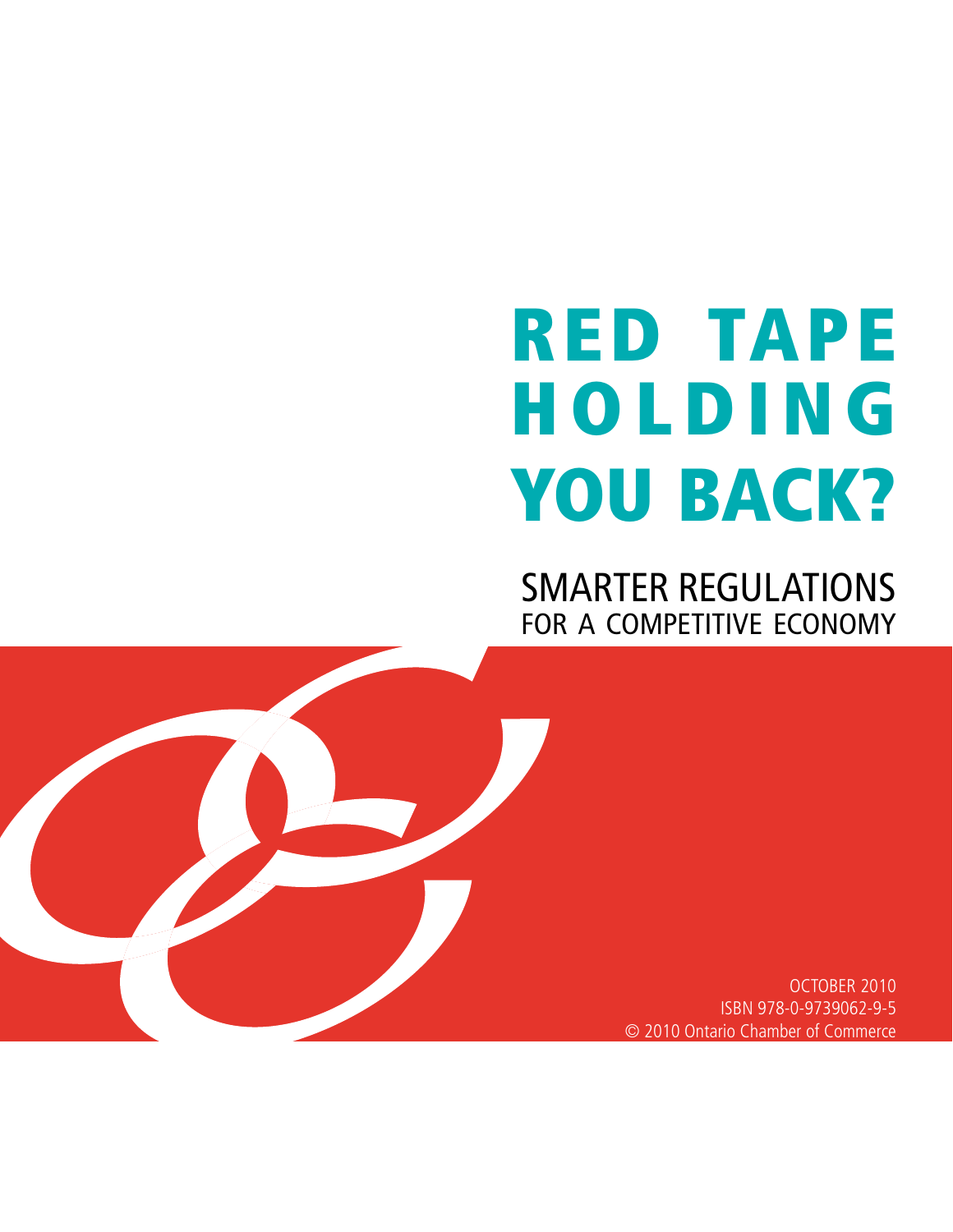# TABLE OF CONTENTS

- Executive Summary 1.
- summary of recommendations 3.
- **INTRODUCTION** 4.
- Economic climate 5.
- regulatory context 6.
- open for business initiative 8.
- report card 9.
- 11. LOOKING AHEAD
- 17. ACKNOWLEDGMEN
- **REFERENCES** 18.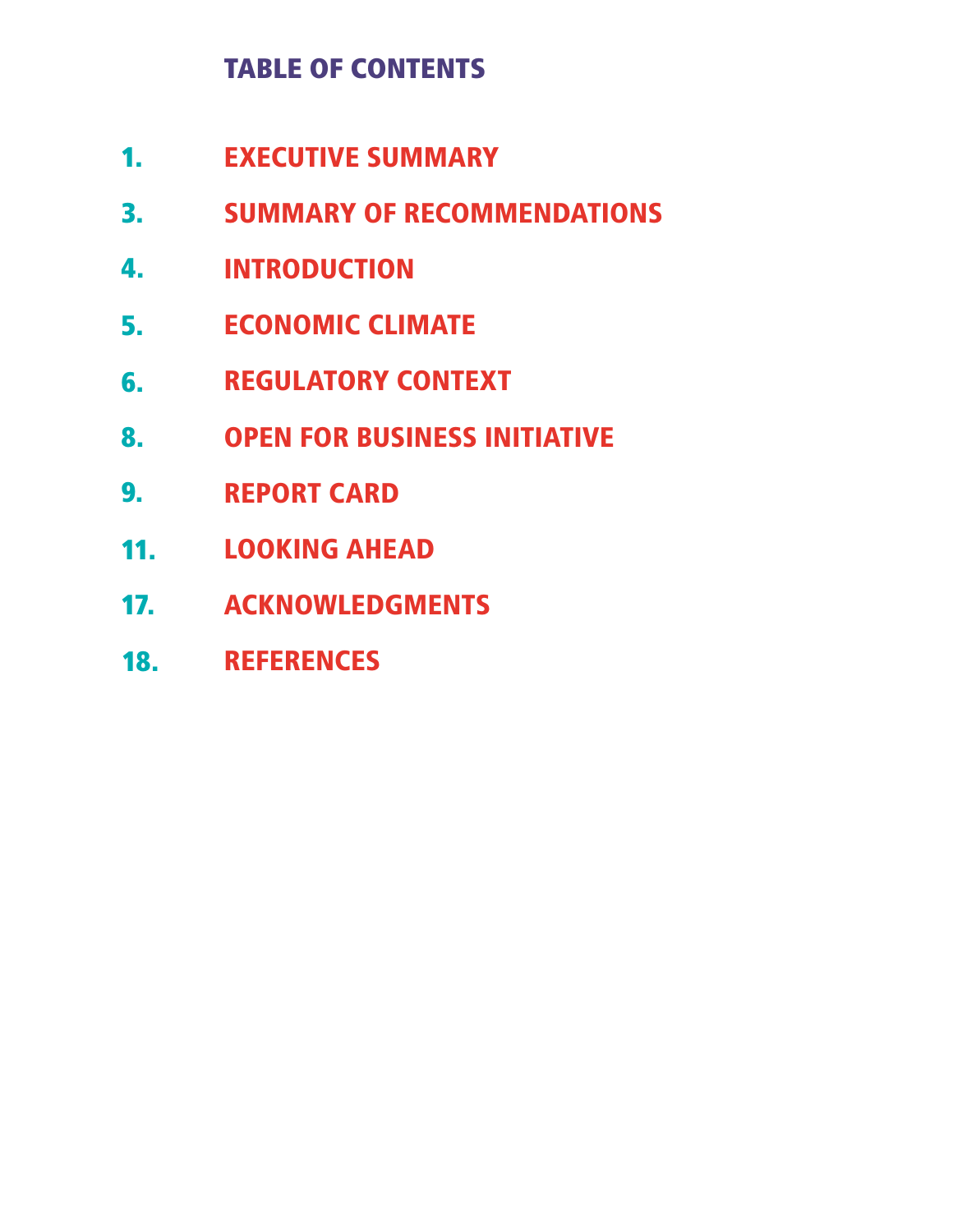# Executive Summary

The complexity of the contemporary global economy requires a great deal of contextual, tacit, and specialized knowledge in order to capitalize on the new information and communications, technologies, production systems and processes that are the drivers of innovation. The level of detailed and contextualized knowledge required to effectively harness innovative technology and production platforms towards the pursuit of social and environmental objectives is one that entrenched government rule-making structures and processes are no longer adequately equipped to provide. As a result, governments at all levels from all regions of the world are searching for ways to accomplish their social and environmental objectives that are more attuned to the decision-making calculus of private economic actors.

Businesses are rising to the challenge by devising innovative self-governance frameworks in collaboration with members of civil society. Third-party certification initiatives allow conscientious companies to strengthen their positions in global value chains by demonstrating their commitment to corporate social responsibility and ensuring the quality and integrity of their products and services.

These innovative self-governance initiatives represent valuable allies to governments in their quest to bring established political institutions into line with the economic realities of the 21<sup>st</sup> century. The provincial regulatory regime in Ontario is currently limited by a compartmentalized approach to policy-making in which most legislation and regulations are developed through a one-way relationship between government and business. Business is too often viewed primarily as the object of regulation, rather than an equal partner in the creation of innovative, productivity-enhancing systems and procedures for achieving improved social and environmental outcomes.

Productivity is also stifled due to a lack of horizontal and vertical communication between the different departments, agencies, and delegated authorities that make up the various levels of government and the various provinces and territories.

The Ontario government has begun to respond to the need for a more flexible regulatory regime through the Open for Business program and its associated initiatives. This program contains some ambitious goals which mark a concerted effort by the top levels of government to bring a new way of thinking imbued with a greater emphasis on flexibility and competitiveness to the provincial regulatory context. Foremost among them are the move to regulatory tiering in environmental assessment; the proposed Risk and Competitiveness Impact Assessment; the commitment to consider more alternatives to regulation; and the creation of a new relationship with business characterized by greater openness and responsiveness.

However, there are some real limitations in the Open for Business strategy that must be addressed if it is to amount to more than a short-lived review exercise. The report's critique of existing government practice centres on three principles of economically sustainable regulation:

- participatory decision-making processes supported by appropriate institutional structures
- horizontal and vertical co-ordination and harmonization through appropriate institutional mechanisms
- instruments for enhancing quality, accountability and transparency, including an integrated risk and impact assessment, an automatic review process, outcomes-based regulations, regulatory tiering, and an equivalence of performance test

First and foremost, the government needs to articulate clearly how it envisions moving beyond the current informal, sporadic approach to stakeholder consultation towards a more productive and reciprocal relationship with business that will allow it to reconcile the act of regulation with the principle of economic sustainability. The report contends that co-regulation based on a partnership model with accredited, industry-backed certification organizations is the most viable model for reconciling social and environmental outcomes with economic sustainability.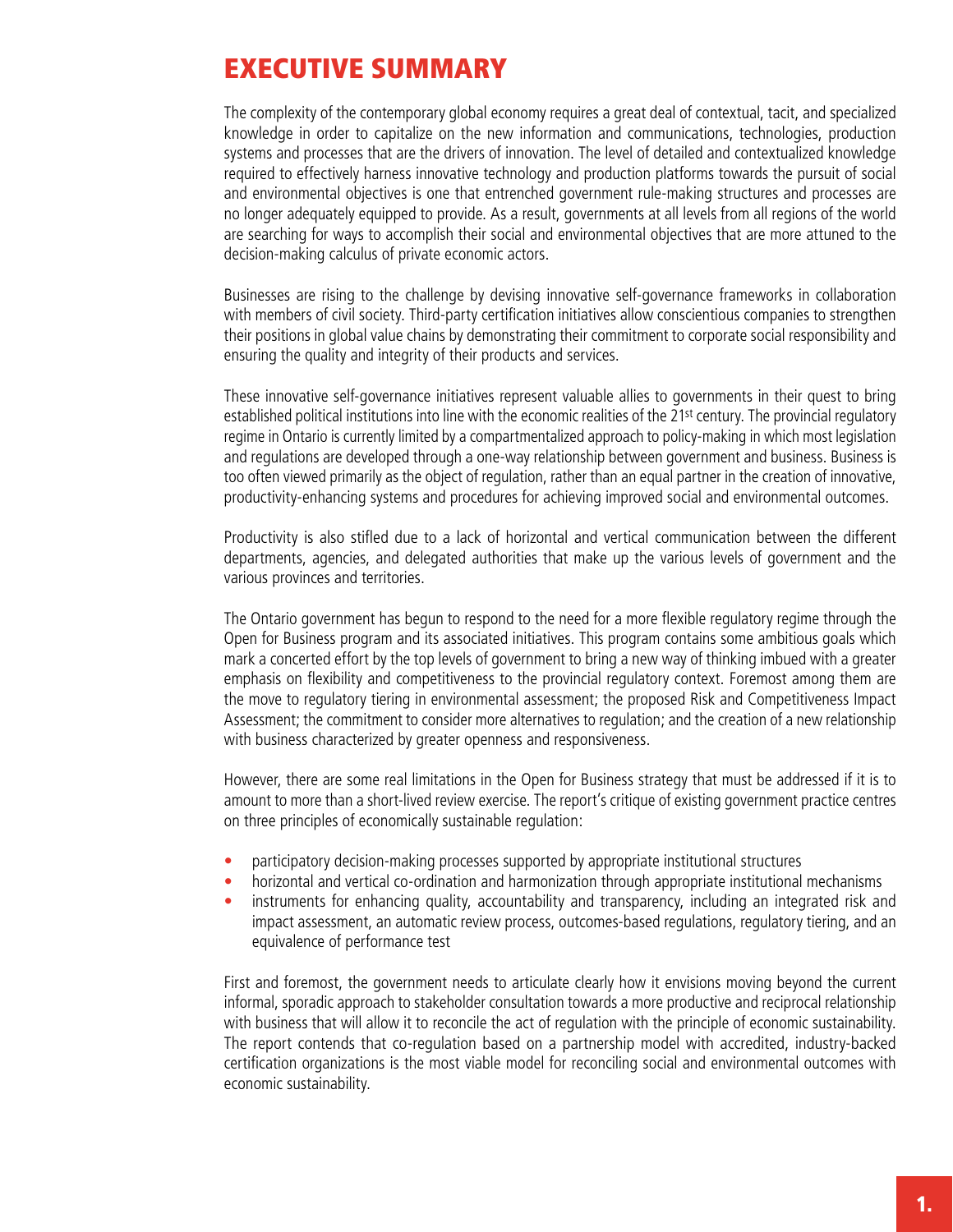Secondly, the government must indicate how it will follow through on its commitment to harmonize standards between regulatory agencies within and across the three levels of government in order to ensure that businesses and taxpayers are no longer saddled with the costs of inadequate (or excessive) government planning. The report puts forward the concept of a Regulatory Agenda setting process, which allows government priorities to be established through a process analogous to the tax and spending processes, as the most credible alternative to current practice. The corollary to this process is a complementary institutional structure for resolving crossjurisdictional issues.

Finally, the government must build on concepts such as impact assessment and regulatory tiering in order to arrive at substantive principles for quality, transparency and accountability capable of enhancing performance along the three pillars of social, environmental, and economic sustainability.

The report discusses five tools that are integral to this conception of performance:

- an integrated risk and impact assessment;
- a five-year automatic review process;
- an outcomes-based approach to co-regulation;
- regulatory tiering; and
- an Equivalence of Performance Test.

The report makes eight recommendations for achieving an economically sustainable regulatory regime. Specifically, the Ontario Chamber of Commerce (OCC) recommends that the government of Ontario:

- 1. Establish comprehensive regulatory reform as a strategic government priority, with targets and annual benchmarks, accompanied by specific and defined measures, which clearly demonstrate an "economic sustainability culture" of supporting rather than inhibiting business.
- 2. Draw on existing models from the federal government and elsewhere to establish formal institutional mechanisms for co-regulation.
- 3. Establish institutional mechanisms for inter-departmental and inter-jurisdictional co-ordination in the form of an Annual Regulatory Agenda-Setting Process and a complementary body for resolving crossjurisdictional issues.
- 4. Require that all significant regulatory measures, including rule-making by delegated authorities, undergo a mandatory integrated impact assessment before they are implemented. This process should take place with oversight from an independent, expert body.
- 5. Legislate a five-year automatic review process with clear evaluation techniques and criteria to systematically review new and existing laws and regulations.
- 6. Adopt an outcomes-based approach to co-regulation through the development of general standards for accreditation of third-party certification programs.
- 7. Make regulatory tiering a mandatory feature of its assessment criteria by developing alternative thresholds for standards and compliance obligations for SMEs and lower-risk, standardized, and/or less complex activities.
- 8. Adopt an Equivalence of Performance Test for non-certified organizations to enable companies that meet general performance criteria to assume greater internal responsibility for compliance with regulatory outcomes in accordance with a standardized enforcement reduction plan.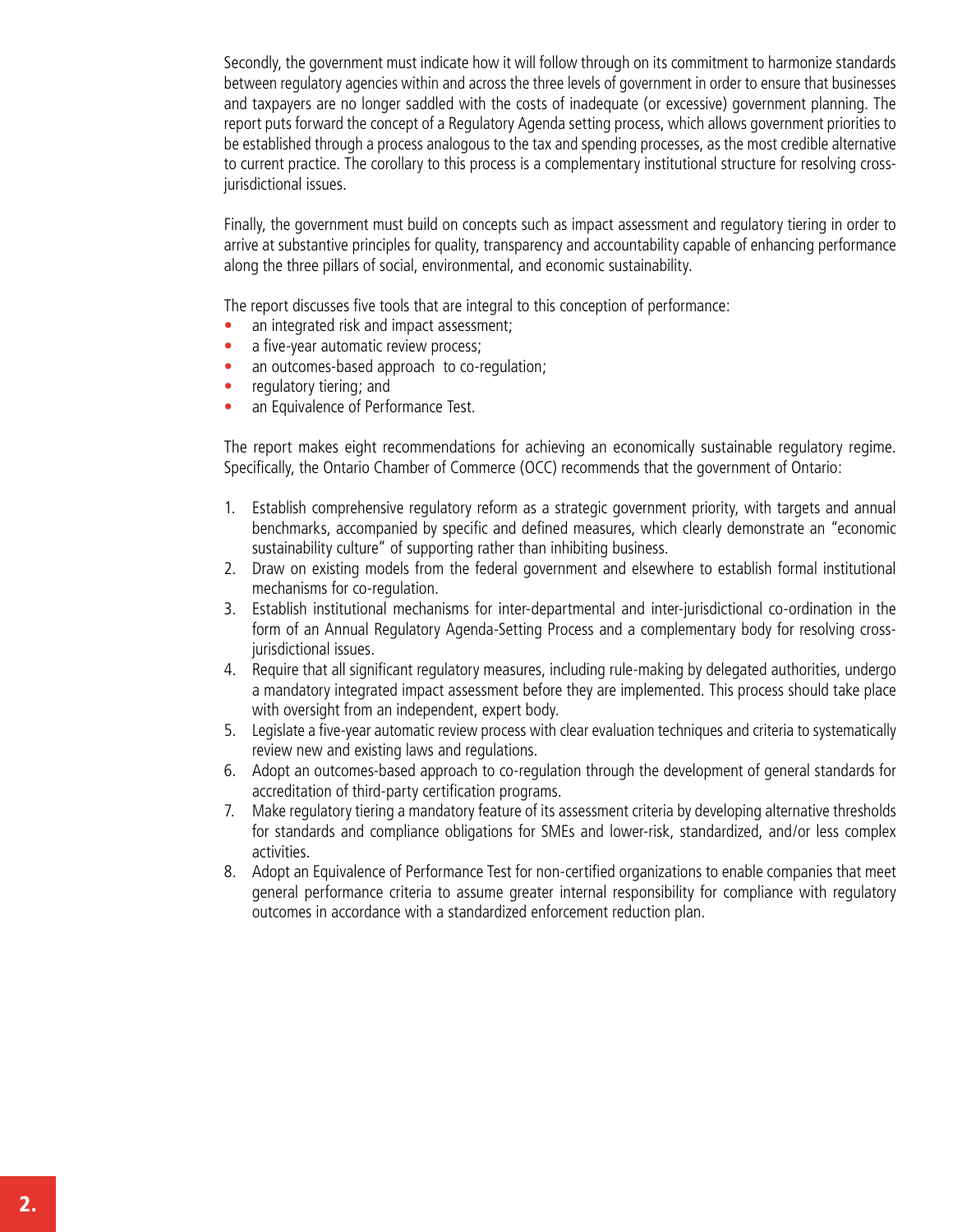# Summary of Recommendations

The OCC recommends that the government of Ontario:

|                | Establish comprehensive regulatory reform as a strategic government priority, with targets<br>and annual benchmarks, accompanied by specific and defined measures, which clearly<br>demonstrate an "economic sustainability culture" of supporting rather than inhibiting<br>business. |
|----------------|----------------------------------------------------------------------------------------------------------------------------------------------------------------------------------------------------------------------------------------------------------------------------------------|
| $\mathbf{Z}_1$ | Draw on existing models from the federal government and elsewhere to establish formal<br>institutional mechanisms for co-regulation.                                                                                                                                                   |
| В.             | Establish institutional mechanisms for inter-departmental and inter-jurisdictional<br>co-ordination in the form of an Annual Regulatory Agenda-Setting Process and a<br>complementary body for resolving cross-jurisdictional issues.                                                  |
| 4.             | Require that all significant regulatory measures, including rule-making by delegated<br>authorities, undergo a mandatory integrated impact assessment before they are<br>implemented. This process should take place with oversight from an independent, expert<br>body.               |
|                |                                                                                                                                                                                                                                                                                        |
| 5.             | Legislate a five-year automatic review process with clear evaluation techniques and<br>criteria to systematically review new and existing laws and regulations.                                                                                                                        |
|                | Adopt an outcomes-based approach to co-regulation through the development of general<br>standards for accreditation of third-party certification programs.                                                                                                                             |
| 7.             | Make regulatory tiering a mandatory feature of its assessment criteria by developing<br>alternative thresholds for standards and compliance obligations for SMEs and lower-risk,<br>standardized, and/or less complex activities.                                                      |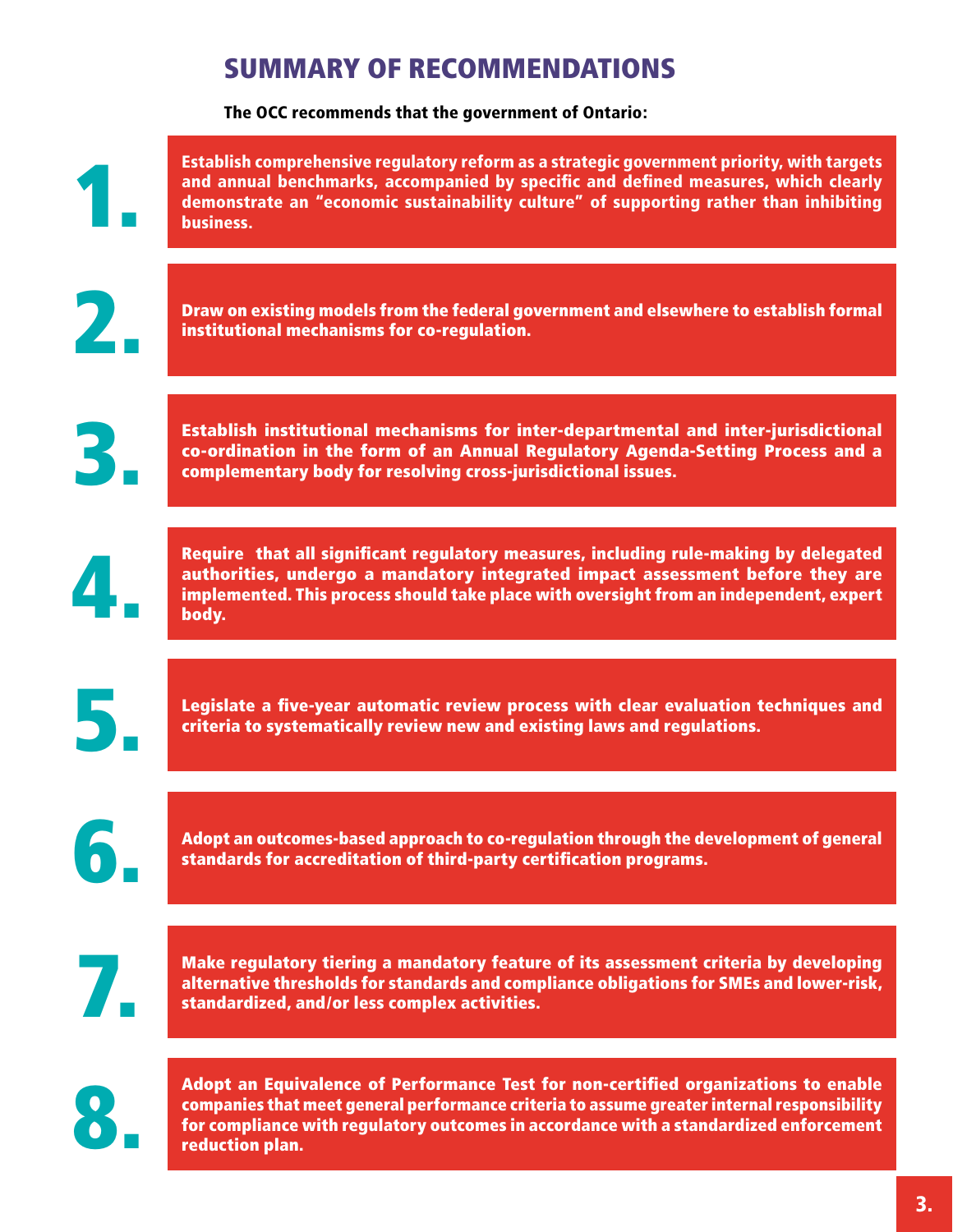## Introduction

Regulatory reform is not a new issue. It has been a subject of debate in Ontario for many years. As the economy has grown in complexity, and the rules governing it have multiplied, the debate has grown in intensity. A steady increase in the size of bureaucracy at all levels of government has caused the job of policy making to become so compartmentalized that different departments and agencies often take a unilateral approach to holistic policy issues. This often results in overlapping, contradictory, and inefficient regulations and requirements that are directly at odds with the transition to a knowledge- and innovation-based economy in which investments flow and markets change direction at the speed of light. In the current context, flexibility and adaptation are the hallmarks of competitiveness.

In response to the growing disconnect between economic and regulatory activities, national and sub-national governments from around the world have started to devote significant resources to reforming rule-making processes to make them more relevant to the 21st century global economy. In Canada, focused reform efforts have occurred at the federal level since the mid-1980s. The provinces have responded, to different degrees, to the push for leaner regulation, with British Columbia leading the way. Ontario is following close behind. The current Ontario government is making the most sustained push for regulatory reform to date through its Open for Business program. While this program has the makings of a comprehensive strategy for regulatory reform, the reform process in Ontario is still in its infancy, and there is still much room for improvement. With the stakes at an all-time high and the issue of reform currently on the government's agenda, this report aims to provide the government with strategic advice from Ontario's business community on how to successfully steer this process through to conclusion.

This report represents a continuation of the OCC's efforts to provide government and stakeholders with timely, relevant information about the regulatory burden that can be translated into practical and immediate solutions that will benefit not only the economy but the broader public interest. Regulatory reform has been at the forefront of the OCC's advocacy efforts for the past decade, and has consistently been identified by OCC members as a top issue affecting their competitiveness and a top priority for reform. Some of the government's most recent initiatives and proposals to align the regulatory framework with the priorities of the business community reflect previous recommendations put forward by the OCC and its business network. This includes proposals in the current Open for Business program such as harmonization between regulatory agencies within and between the various levels of government and a risk and competitiveness impact assessment for the development of new regulations.

In continuing the tradition of providing trusted advice that represents the interests of all sectors and regions of the province, the OCC has convened a task force comprised of a broad cross-section of members aimed at providing an objective assessment of the government's progress towards regulatory reform and develop a coherent framework for moving forward. The overarching themes which emerged from the task force consultations addressed the key components required to attain economically feasible regulations that promote sustainable economic growth. Once the task force had decided on the most important themes, all of the OCC's members were given a chance to weigh in through an online discussion forum. The outcome was a set of guiding principles that will allow the government to achieve its regulatory objectives with consensus and active support from the Ontario business community.

This report will not cover every issue related to regulation. Rather, it will focus on those that have been identified as top priorities by the OCC's membership at this critical juncture in the political and economic development of the province. These priorities relate to the formative principles necessary to move beyond a conflictual, costly, and reactive approach to regulation towards a more democratic, efficient, and proactive approach that will allow regulations to achieve its social and environmental policy objectives while at the same time promoting economic sustainability.

This report discusses three essential elements of a sustainable regulatory regime:

- 1. participatory decision-making processes supported by appropriate institutional structures
- 2. horizontal and vertical co-ordination and harmonization through appropriate institutional mechanisms
- 3. instruments for enhancing quality, accountability and transparency, including an integrated risk and impact assessment, an automatic review process, outcomes-based regulations, regulatory tiering, and an 4. equivalence of performance test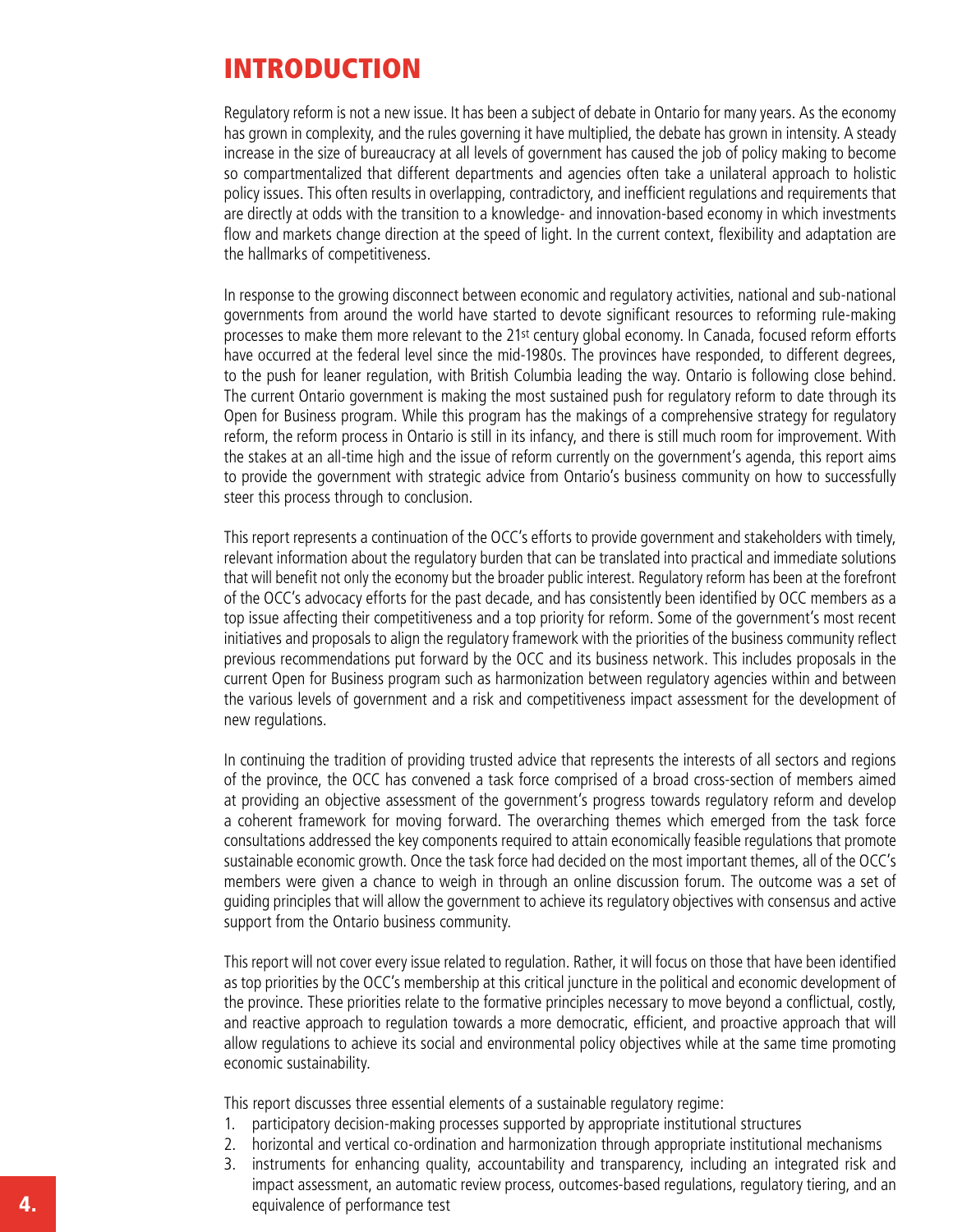## Economic Context

The need for a change in how government regulates business is apparent. The existing rule making system evolved at a time when the Canadian economy was far less complex than it is today. The economic landscape has been reconfigured to such an extent that the current approach is no longer sufficient to meet the demands of the economy.

In the 21st century economy, science and technology along with knowledge and information are constantly being reformulated and repackaged. Supply chains are becoming more specialized at the same time as competition is intensifying. Greater openness to foreign markets is spelling enhanced competition between jurisdictions, as emerging markets aspire to lead positions in global value chains. Advances in information and communications technology are driving more complex configurations of product quality, causing companies to venture into new frontiers of product differentiation. As competition intensifies, production becomes more knowledge-intensive, placing a greater premium on the skills and education of the workforce.

The features of the contemporary global economy were precipitated by policies of privatization and liberalization pursued by international political institutions and individual countries. In Canada, these policies were accompanied by a push for decentralization, with the federal and provincial governments devolving an unprecedented share of responsibility for important functions such as economic redistribution and social service provision to a wider range of actors. In Ontario, the city-region and clusters have became the focal point for economic development, with responsibility for programs and services such as social housing, healthcare, childcare, and welfare assistance being transferred to informal alliances of municipal, business and community leaders. Through public-private partnerships, firms are directly involved in administering and delivering public services, as well as financing and maintaining public assets.

As a result of this institutional re-alignment, many of the traditional lines between the state and market have been blurred. However, in Ontario the downloading to business of key government responsibilities has primarily been limited to program administration and financial management, and has not been accompanied by a corresponding degree of regulatory authority. Rather, the goals of policy, the problems to be tackled, and the instruments to be deployed are almost exclusively determined by the bureaucracy and Cabinet, with comparatively few openings for stakeholders such as business associations, labour unions, and non-governmental organizations to consistently influence the process.

The Ontario government's business-as-usual approach to policy making has become increasingly hard-pressed to deal with the complex issues of the day. As the world becomes more interconnected, and as the emerging countries strive for the same standard of living enjoyed by the West, the need to find more sustainable ways of doing business and trade becomes evident. Problems such as climate change and rising food and energy prices are illustrative of the interrelationship between economic growth and environmental and social factors. Greater awareness of the externalities of uncontained economic growth has led to a consensus that the bottom line is not simply about profit, especially in the narrow sense of price competition. Rather, long-term success in global value chains is also critically dependent on whether companies invest in the technical and productive capacity of their suppliers and labour force, and on whether they harness the earth's resources in a way that does not diminish the stock of air, land, and water on which economic activity depends. The economic bottom line rests on the three pillars of Profit, Planet, and People.

There is intense political disagreement about how to solve the social and environmental issues facing the global community. While governments have remained deadlocked in protracted negotiations, businesses and NGOs have been at the forefront of designing innovative solutions to address the defining issues of our time. The World Trade Organization's drive to eliminate non-tariff barriers to trade by harmonizing standards across countries has given rise to formal protocols for the accreditation of certification agencies that implement, audit, and enforce standards related to social and environmental practices. This framework has led to the proliferation of grassroots governance frameworks comprised of alliances of businesses, labour, and NGOs that set and enforce standards through third-party certification initiatives. Certification by an accredited NGO is an attractive option for conscientious companies because it is a way to demonstrate a commitment to corporate social responsibility while at the same time a means to avoid more prescriptive government regulations.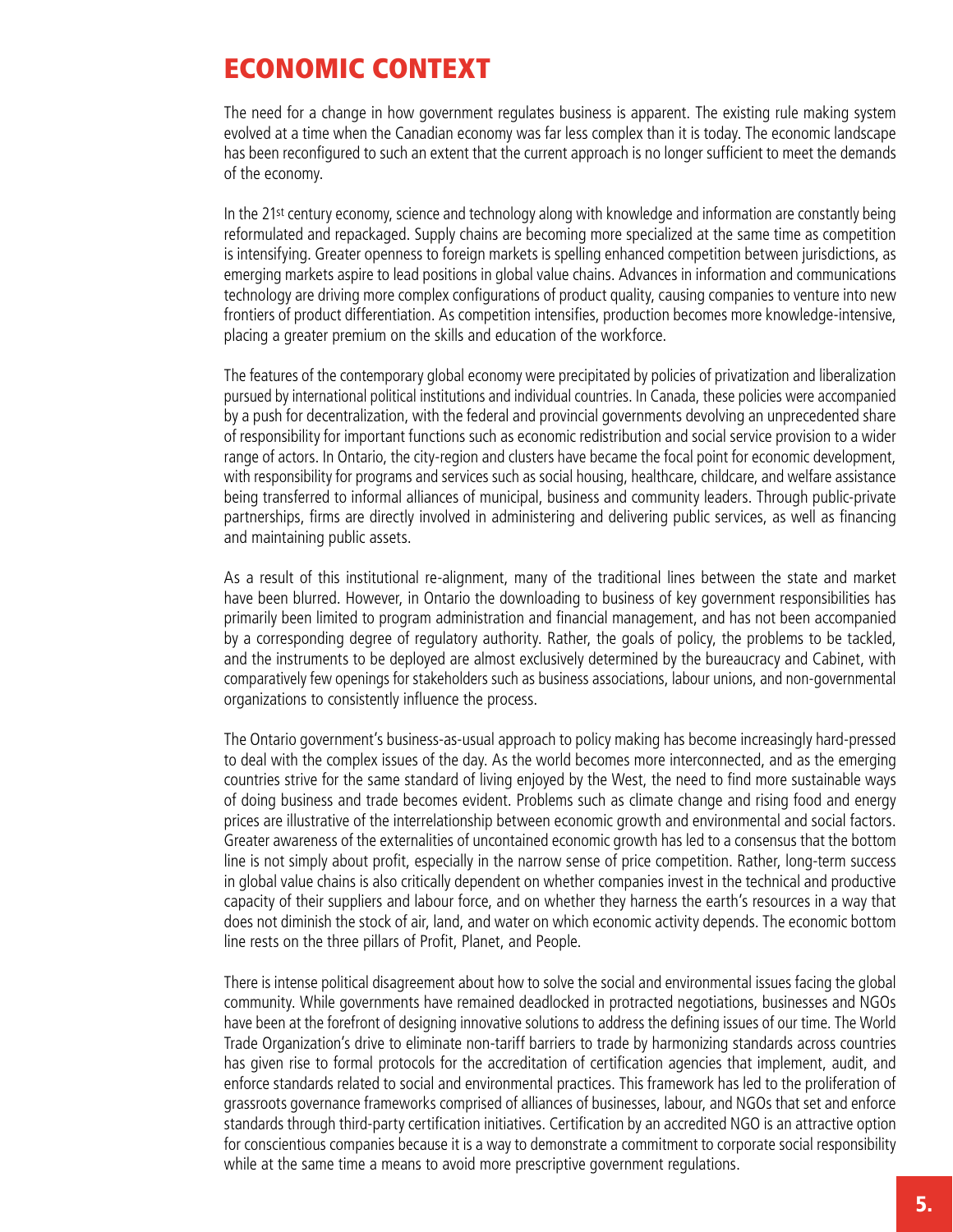The apparel and forestry industries are two of the forerunners when it comes to integrating the principles of social and environmental sustainability into supply chain management. In the case of forest certification, the Forest Stewardship Council (FSC), a non-profit organization comprised of environmental organizations and forest industry representatives, among others, sets guidelines for sustainable forest management, accredits and audits third-party certification agencies. Likewise, in the apparel industry, there are a number of major standard-setting organizations with more or less comprehensive codes of conduct and verification procedures competing for a share of the marketplace. Perhaps the most advanced of these is the European Ethical Trading Initiative, a government-sponsored initiative which has adopted all of the core International Labour Organization conventions.

There are numerous other examples of business and civil society organizations collaborating to create their own regulatory solutions to pressing social and environmental problems. These networks can be local, regional, national, or global in scope. What they all share in common is a collaborative institutional structure and an inclusive decision-making process for setting and upholding standards that contribute to improved social and environmental outcomes.

## Regulatory Context

Businesses can help government identify opportunities to make regulations more efficient.

A good example of this is the recycling regulations contained in the Waste Diversion Act. Under the Act, brand owners or "Stewards" of products such as tires, electronics, and hazardous waste, must pay a fee to a stewardship body (e.g. Ontario Tire Stewardship) in order to cover the costs of collecting and processing waste products. The cost of the program is partially offset by consumers, in the form of an "eco-charge" by the Steward, who may or may not be located in Ontario.

The rules allow a company who is not a Steward to enter into a Remitter's Agreement with an obligated Steward to file monthly reports and submit payments on the Steward's behalf. Theoretically this rule enables one company, the endretailer, to consolidate reporting and payment requirements for multiple products into one procedure, clearly a much more efficient alternative.

However, as it stands, Ontario businesses wanting to assume responsibility for stewardship requirements must follow separate criteria for each product. The Remitter's process for electronics is straightforward - it simply requires the business to fill out a line on a form and notify all involved parties. The process for hazardous waste is much more complicated, requiring a business to fill out complex legal documents which have to be signed by all parties and verified by all legal departments. There are no guidelines whatsoever for tires, which are currently ineligible for the Remitter's process.

By creating different requirements for each product, the Act rules out, for no apparent reason, an obvious opportunity to make the recycling regulations more efficient.

These examples of flexible and dynamic third-party regulation can be contrasted with the rigid, paternalistic approach to regulation taken by successive provincial governments. The government of Ontario explicitly recognizes that adaptation and innovation are key to meeting the economic and social challenges of the 21st century. The purpose of the government's decentralization and clustering policies is to harness the contextual intelligence of local decision-makers in order to design policies that will address state and market failures that limit innovation. However, the virtual monopoly of central government institutions on the policy making process means that all too often, government intervention is incompatible with the complex contexts faced by the diverse stakeholders the government purports to represent.

Nowhere is the inadequacy of Ontario's current institutional paradigm more apparent than in the sphere of regulation. Almost all provincial regulatory and enforcement agencies are managed and staffed by bureaucrats. In most cases, there is no formal advisory role for business or service bureau for client outreach. In the absence of a formal policy directive stipulating that consultation must and should occur, consultation tends to happen inconsistently and sporadically. As a result, regulations are usually based on policy derived from line ministry or executive direction, with almost no input from business. While the government has recently taken steps to create more regularized channels for stakeholder input through mandatory twice-annual effective dates and a 45-day consultation period for new regulations, these measures only come into effect after policy direction has already been established, too late for meaningful input.

The sentiment from OCC members is that consultation and communication are virtually non-existent. In most cases, businesses are mandated into regulations with no prior awareness of their existence, let alone an opportunity to contribute to the final outcome. As a result, many regulations are based on a perception of risk, rather than an objective assessment of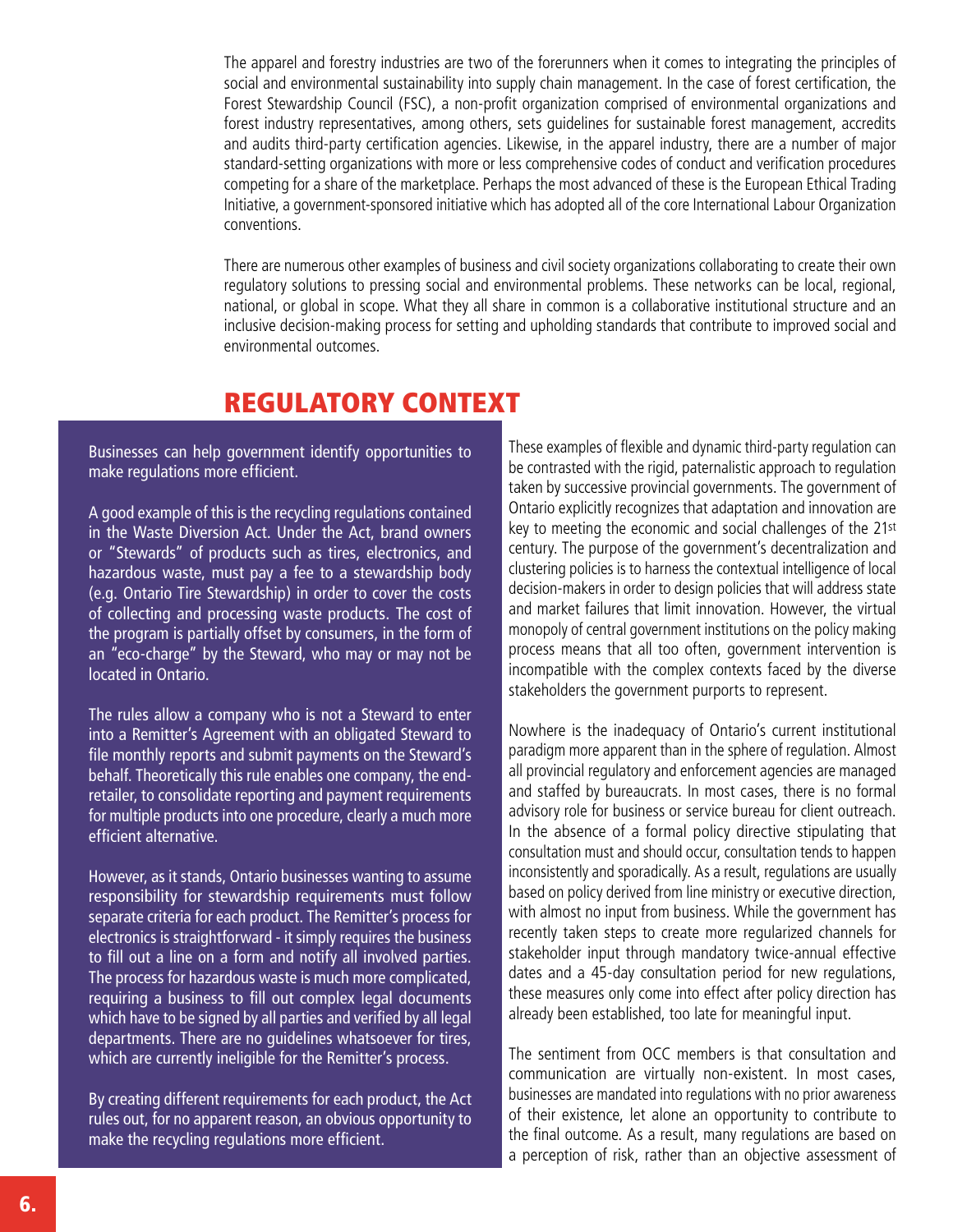hazard(s), and do not fully weigh the costs and benefits of the preferred course of action against those of inaction or against other policy alternatives. In many cases, all industries and firms are subject to the same criteria, down to the step-by-step processes to be followed, irrespective of any unique circumstances.

In reality, all industries and firms are characterized by different technological, process, and cost constraints, causing the degree of risk and the potential for risk mitigation to vary between firms. In addition, economic innovation and technological advances can lead to the development of new systems and processes that are at variance with existing regulations. These factors speak to the necessity of a flexible approach to regulation that allows for innovation and adaptability in managing risk(s).

The government's blanket approach to regulation assumes that the interests of economic stakeholders are at odds with the public interest. In reality, many economic stakeholders have a shared interest in promoting more progressive social and environmental values. Although there are undoubtedly some firms that will only adhere to higher standards if there are explicit criteria backed by a credible threat of sanctions, experience suggests that the vast majority of firms react positively to commonly accepted standards. In fact, firms often implement even higher standards than are legally prescribed in order to enhance the corporate bottom line. Given that profitability goes hand in hand with social and environmental responsibility, it does not make sense to treat regulations as a zero-sum game.

By subjecting all organizations to one common, predetermined framework, government regulations interfere with economic productivity in the pursuit of social and environmental objectives that could be achieved to an even greater extent by harnessing the tacit knowledge, technical expertise, and technological advancements that are deployed by firms in order to strengthen their competitive edge in the innovation economy.

OCC members feel that greater institutional flexibility is not only called for in how government interacts with

In the current institutional milieu, several regulatory bodies are involved in regulating the same issues. This includes different delegated authorities such as government agencies, crown corporations, and human rights tribunals.

Due to the independent mandates and operating structures of these bodies, they do not take into account the practical implications of their regulations on policy objectives from other sources in government. A recent example is a restaurant caught in the middle of two provincial commissions – Ontario Human Rights and Ontario Alcohol and Gaming. Ontario Human Rights has determined that a patron has the right to smoke 'medical marijuana' at the doors of the restaurant while Ontario Alcohol and Gaming will revoke a restaurant's license if alcohol is served to an individual known to have used a 'controlled substance'.

In this particular case, the restaurant owner incurred thousands of dollars in legal fees trying to determine which avenues were available to meet the conflicting requirements of the commissions. In addition to the financial burden, there was a significant disruption to the operation of the business.

This outcome could have been avoided had there been oversight of the two commissions in order to determine which public policy objective was of greater priority. Instead, responsibility for resolving the dilemma fell to the business owner, causing a significant diversion of resources that could have been reinvested in the company.

business, but also in how the various layers and branches of government interact with each other. At the provincial level, responsibility for designing, implementing, and enforcing regulations is spread across several departments and agencies. The rule-making system is further divided between local, provincial, federal, and international regulatory bodies. In practice businesses must comply with a large body of regulations consisting of multiple regulators, rules, and processes. Because many Ontario companies are national in scope, they are forced to comply with a variety of different provincial standards on top of the usual list of requirements. As policy issues become increasingly complex, the lines of authority become even more blurred, making the regulatory system even harder to navigate.

Although the provincial policy context has become much more complicated and convoluted, there is no formal enterprise-wide planning process at the provincial level to ensure an integrated approach to regulation. The government has taken preliminary steps to strengthen communication between ministries, but has not revealed any proposal for permanently enhancing cooperation. Likewise, there is very little co-ordination between the provincial, municipal, and federal levels of government to give structure to the policy development process. Rather, public sector regulatory management is characterized by a routine lack of communication and collaboration between regulatory bodies from all levels. The result is often duplication and/or conflict between competing regulations, which impacts efficiency, consistency, and reliability at all stages of the regulatory life cycle, from project approval, to reporting, to enforcement.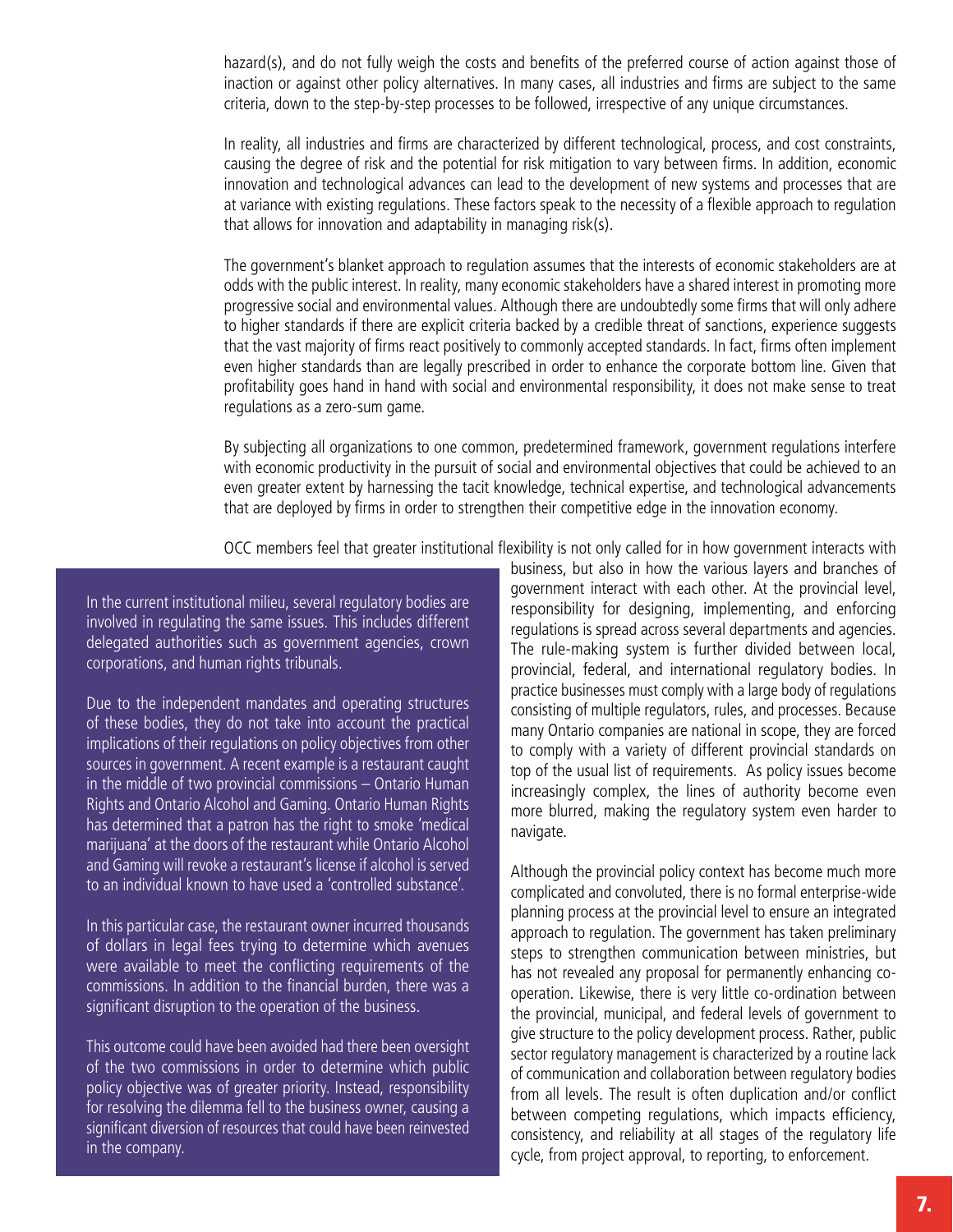In many cases, businesses must spend valuable time and money deciphering regulations and completing the required procedures and documentation, often with the help of outside professionals. When businesses are forced to divert their resources, away from production towards compliance, this results in an uncalculated opportunity cost to the economy. Government negligence in the planning of regulations limits companies' ability to expand and upgrade, which affects jobs, taxation revenue, and overall economic competitiveness.

## Open for Business Initiative

The Ontario government's Open for Business (OFB) program is the latest strategy for regulatory reform that aims to have a measureable impact on economic competitiveness. The ultimate goal of the government's Open for Business strategy is to advance innovation, job creation, and economic prosperity through the adoption of more flexible and responsive regulations.

OFB contains a number of measures designed to make the regulatory framework more conducive to economic growth. One of the main goals of the Open for Business initiative is a 25% reduction in the total regulatory burden. This measure will be complemented by a regulatory cap-and-trade system that will require two existing regulations to be revoked for every new regulation or amendment introduced.

The planned burden reduction will in large part be achieved through the Open for Business Act, an omnibus Bill which contains over 100 amendments designed to harmonize and streamline regulations from 10 different ministries. The legislation contains a variety of tools for achieving these objectives such as aligning provincial and federal standards, minimizing duplication, combining multiple approval processes, expediting procedures, easing compliance obligations and clarifying requirements.

The most ambitious of all the measures is the adoption of a risk-based system for environmental approvals. This tool would provide a flexible alternative to the existing approval process by creating a tiered regulation that would allow certain projects to meet less stringent criteria depending on the nature of the activity and the attendant risk.

The Open for Business initiative contains a number of additional measures to strengthen the existing regulatory system. Of particular significance is the creation of a Risk and Competitiveness Impact Assessment for the development of new policies and regulations. An integrated risk and impact assessment that considers the economic, social, and environmental impacts of proposed regulations is an integral feature of a sustainable regulatory regime. It allows policy-makers to compare the risks/costs of not taking action with the benefits and economic side-effects of planned policy interventions, and provides a justification for the creation of new regulations. It also allows government planners to determine whether a proposed regulation will have a disproportionate impact on small and medium businesses, and will allow them to take steps to reduce the burden on those businesses that are disproportionately affected. Furthermore, it requires that dialogue with business stakeholders begin early-on in the policy-planning process, before the specific content of the regulation has been established. An integrated risk and impact assessment is an essential tool for making regulations transparent, efficient and effective, and signals a serious commitment on the part of the government to modernize the culture of regulatory management in the province.

Another feature of Open for Business that highlights a more positive direction by government is a proposed best practices guide on alternatives to regulation. This initiative would provide an important opportunity to work with businesses to replace the existing fleet of heavily prescriptive regulations with more flexible, outcomes-based alternatives which, rather than stifling innovative behaviour, would draw on the ingenuity of economic actors to achieve cutting edge sustainability practices and lead to a larger pool of best practices to draw on.

One of the most significant but least formalized aspects of the Open for Business program is the government's commitment to developing a new relationship with business. The government views greater openness and responsiveness as foundations for this relationship. The goal is to achieve a clearer understanding of business needs, perspectives and priorities in order to make regulations more conducive to economic competitiveness.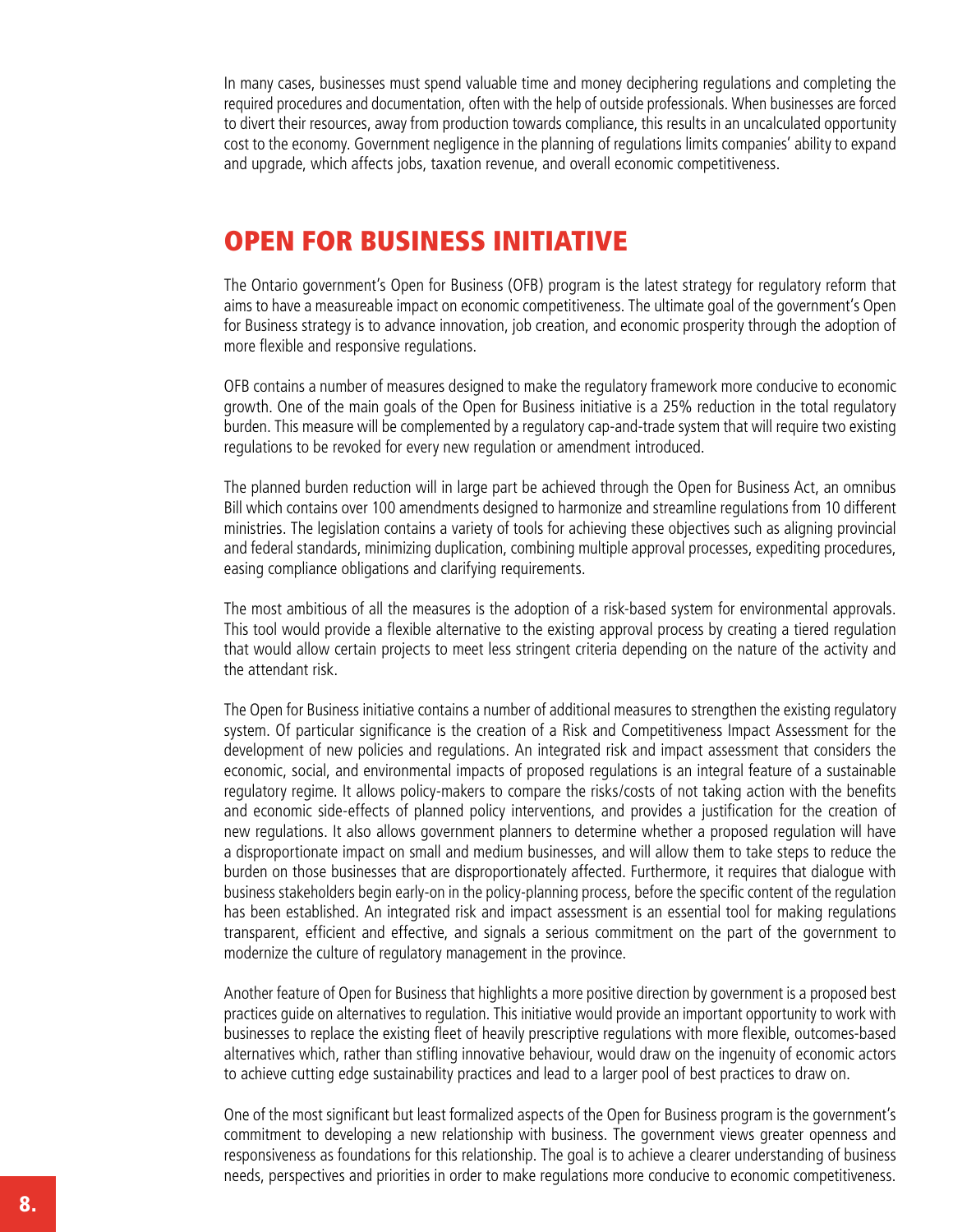The government has made a number of significant pledges in connection with this goal, including:

- to implement government-wide business consultation standards and best practice quidelines on engaging with business
- to create ministry channels for business feedback and suggestions
- to solicit regular input from business on satisfaction with how government regulates, provides services, and works with business
- to leverage opportunities to partner with business to advance Ontario's prosperity and innovation agenda

The government has shown evidence of implementing these goals through stipulating a 45-day consultation period and twice-annual effective dates for all new regulations. It has conducted extensive roundtables with industry associations and business representatives to determine businesses' views on preferred methods of consultation, the timing and frequency of consultations, and the process for notification about consultations. The team leading the Open for Business Initiative is in the process of reviewing and analyzing the consultation results, and will be using the findings to drive the development of go-forward recommendations.

The shape of these recommendations will play a critical role in determining whether the initial round of Open for Business reforms will take the province in the direction of a more flexible and sustainable regulatory regime that recognizes and exploits the synergy between social and environmental responsibility and business competitiveness.

## Report Card

Experience shows that successful regulatory reform requires the allocation of specific responsibilities and powers to central government agencies to monitor, oversee and promote progress across the entire public administration. The government of Ontario has done a relatively good job of integrating this concept into its planning. Although the responsibility for delivering the OFB agenda is diffused across all ministries, all ministries must report to the Deputy Minister for Economic Development and Trade.

The Open for Business team, which provides corporate leadership for the OFB Initiative, is housed in MEDT. It works with a Deputy Minister Steering Committee and a Business Advisory Panel to provide strategic advice and diffuse best practices across the ministries. This team is responsible for identifying opportunities for the public sector to collaborate as an enterprise, resolve issues, streamline and simplify processes. It is also entrusted with monitoring and reporting on ministries' progress on OFB initiatives on a quarterly basis. OFB priorities are executed through an Executive Leads Committee, which is comprised of a lead Assistant Deputy Minister from each ministry.

The Ministry of Economic Development and Trade and Cabinet Office work together to ensure enterprisewide adoption of OFB initiatives. OFB positioning and branding is included in ministries' announcements. An internal Open for Business eBulletin is produced monthly to keep the Ontario Public Service up-to-date on new developments, progress and results of OFB. By designating a senior Minister responsible for regulatory reform and reinforcing OFB's mandate with consistent messaging from the highest level of government, the government has created an institutional structure which is on par with international best practice in the sphere of regulatory reform. However, a number of ministries are reportedly lagging on their OFB commitments, which could affect the government's ability to reach its targets. There may therefore be a need to review the effectiveness of the existing institutional arrangement to ensure an adequate structure for bringing about the wide-scale reform required to produce tangible results for business.

A supporting institutional structure is a necessary but insufficient condition for achieving a more effective approach to regulation. It is also necessary to provide channels for business and citizen engagement in the guidance, management and evaluation of reform. The OFB initiative arguably meets this threshold. Since the beginning of the three-year Open for Business program, OFB management and staff have been holding regular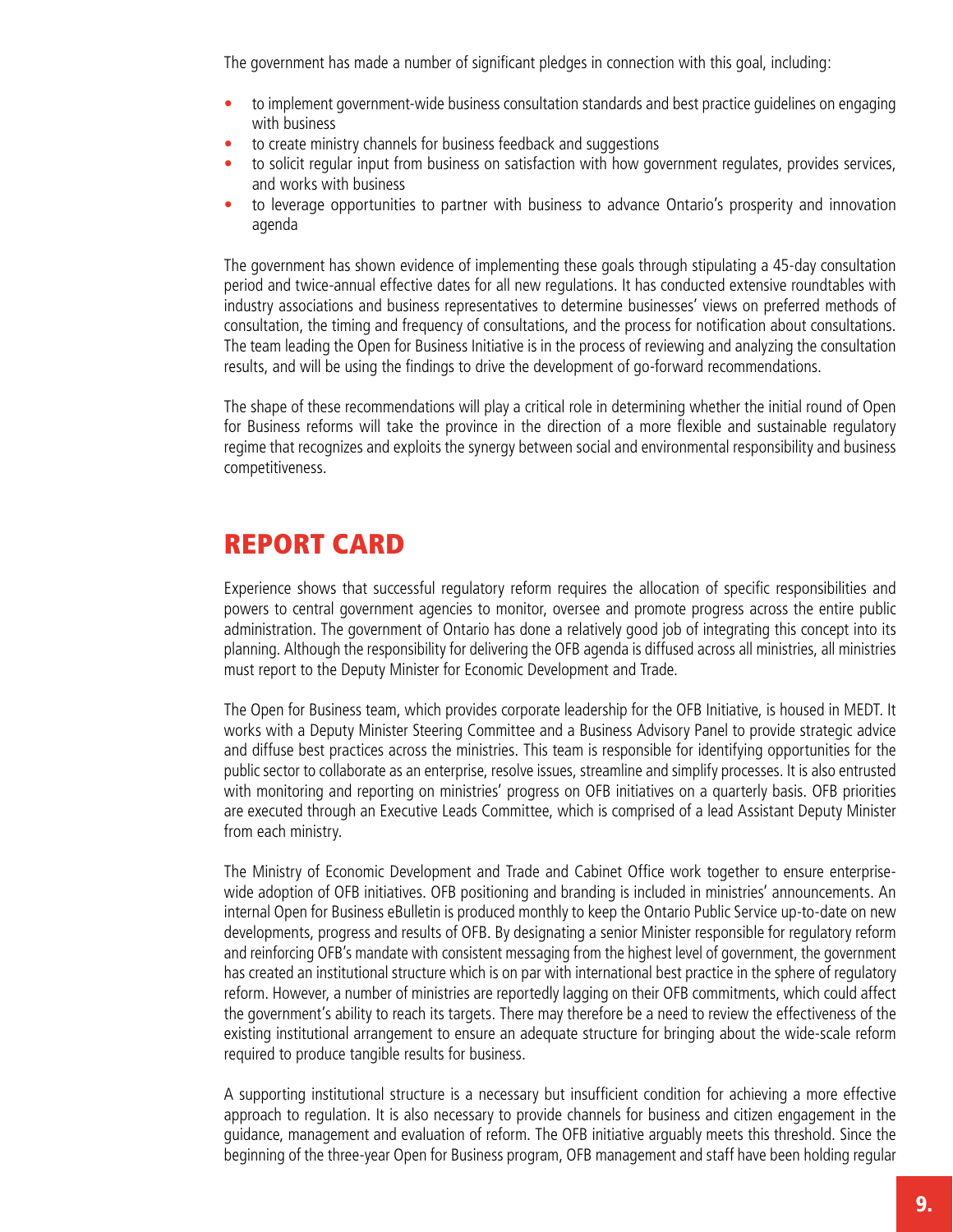consultations with stakeholders from a wide range of sectors, including industry associations, committees, and agencies, culminating in the government's new Business Sector Strategy. Through the Business Sector Strategy, the government will continue interfacing with industry leaders from several sectors in order to devise solutions for addressing the top priorities identified by business. While the government is sending the right signal by working closely with business to address obstacles, the government must prove that it is serious about engaging stakeholders more effectively, by taking concrete actions that directly address the priorities identified by business.

Finally, successful regulatory reform is contingent on having a system of measurement in place to track progress towards the goals of reform. Accurate performance indicators are required to determine what must be measured in order to keep track of success and to enable sound performance management. The government fairs relatively less well on this measure. The government has announced that it will work with the Cabinet Office Strategy and Results Branch to position OFB as a key government priority, subject to tracking and reporting on key government commitments. All ministries are required to demonstrate results on the OFB agenda in their internal communications. However, the government has not disclosed what indicators are being used to arrive at this target.

The government pledged to make a 25% reduction in the overall regulatory burden as a cornerstone of its reform agenda. It subsequently announced that between September 2008 and March 2010, 157 Lieutenant Governor in Council regulations were revoked, resulting in 101 fewer regulations overall. However, the government has not indicated what methodology is being used to arrive at the overall reduction target. In practice, the methodologies to measure administrative burdens vary in their degree of technical complexity, from simply counting the number of regulations, to sophisticated techniques that measure the scale of the burden through the price, time, and quantity of businesses affected by information obligations, data requirements, and administrative activities. In the latter model, costs are primarily determined through detailed consultations with business, which specify the time and money companies spend fulfilling their regulatory obligations.

If the government's approach is simply to reduce the number of "musts" and "shalls" that businesses are required to comply with, without measuring the impact on productivity, there is no guarantee that at the end of the day it will have a measureable effect on private sector performance. The government has acknowledged the importance of evaluating new regulations on the basis of a Risk and Competitive Impact Assessment. The government must extend the principles of measurement and accountability to the review of the existing regulatory framework in order to ensure that there are clear criteria in place for streamlining existing regulations that will have a more positive impact for business.

This leads to one of the most serious limitations of the government's regulatory reform strategy. As currently articulated, most of the planned interventions under OFB are retroactive in nature. The planned 25% reduction deals exclusively with the existing stock of regulations. Likewise, the Open for Business Act applies only to the existing body of legislation.

While the government plans to introduce a cap-and-trade system for new regulations, without a tested methodology to compare new regulations to those they are replacing, there is no guarantee that this measure will have a tangible impact on business productivity. It is even more unclear how the government will ensure sufficient collaboration and compromise between competing departments and agencies on a go-forward basis to ensure that new regulations do not create more problems than they solve. By failing to articulate specific principles for enhancing regulatory coordination, streamlining, and outcomes on a go-forward basis, the government is passing up an unprecedented opportunity to advance a more sustainable approach to regulatory management for the future. As it stands, the government has indicated that in order to meet the 25% reduction target, a number of ministries have planned their most significant reductions for the end of 2010/2011. This poses a risk to successfully delivering on this commitment.

Given that the government's existing reform agenda does not fully elaborate on some of the key elements associated with improved regulatory performance, there is a need to go beyond the existing Open for Business context through more extensive and comprehensive measures that will bring about a full scale change in government practice going forward. The government must build on Open for Business through a long-term strategic plan that incorporates the tools necessary for success.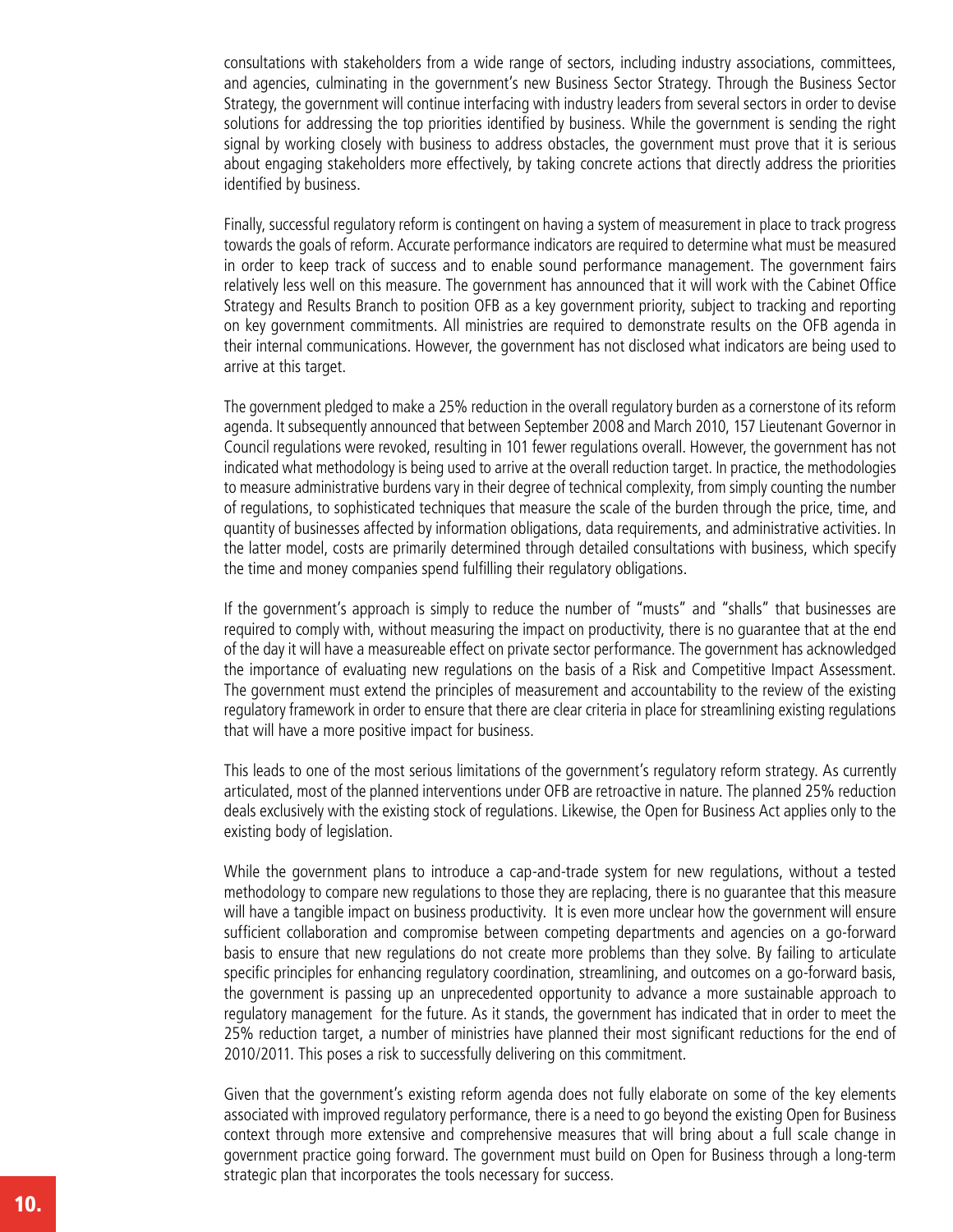**Recommendation: Establish comprehensive regulatory reform as a strategic government priority, with targets and annual benchmarks, accompanied by specific and defined measures, that clearly demonstrate an "economic sustainability culture" of supporting rather than inhibiting business.** 

## Looking Ahead

The government is currently at a transition point in the development of a more modern regulatory framework. To distinguish the current initiative from the traditional one-off review exercises - typical of how governments have handled this issue in the past - the government must build on the foundation it has established through a renewed agenda that will bring greater efficiency and effectiveness to the provincial regulatory regime. OCC members have identified three major components of a sustainable regulatory regime:

- 1. participatory decision-making processes supported by appropriate institutional structures
- 2. horizontal and vertical co-ordination and harmonization through appropriate institutional mechanisms
- 3. instruments for enhancing quality, accountability and transparency, including an integrated risk and impact assessment; an automatic review process; outcomes-based regulations; regulatory tiering; and an equivalence of performance test

## Participatory decision-making processes Supported by Appropriate Institutional Structures

OCC members agree that public servants do not inherently understand the impact regulations have on economic competitiveness. Existing policy processes and networks exclude many sectors and businesses, particularly SMEs, from participating in the planning and design of new regulations. This results in inflexible, prescriptive regulations that discourage economic productivity and innovation.

The issue lies not only primarily in a lack of business leadership on the sustainability front, but rather in the disenfranchisement of business and other stakeholders, with respect to shaping the rules of the game. In order to achieve a more sustainable regulatory framework, therefore, the government must move away from its top-down, unilateral approach to regulation and towards a more democratic model of regulation, based on a greater transference of power to its stakeholder partners. The government must move towards a regime of co-regulation based on the creation of permanent institutional mechanisms for business and citizen groups to develop, manage, and evaluate new laws and regulations. What is needed is a wholesale transformation of the existing institutional paradigm in order to better reconcile the principles of social and environmental sustainability with the demands of efficiency.

The Open for Business Program contains elements of a co-regulation model. The stated goals of the program include the creation of ministry channels for regular business feedback and suggestions, and the leveraging of partnerships with business to advance Ontario's prosperity and innovation agenda. The government has shown a commitment to implementing these principles through holding preliminary consultations with business regarding the timing and frequency of consultations and consultation methods.

While this is a positive first step, the participation of business and citizen groups should not be limited to a provisory role in the development of new regulations. Rather, the government should complement its policy of decentralization, with respect to social service provision and economic redistribution, with the creation of flexible institutional arrangements to delegate responsibility for developing, implementing, and monitoring regulations to grassroots networks of businesses and NGOs. Many such networks have demonstrated a strong capacity to provide leadership on issues related to social, environmental, and economic sustainability. Industry-backed informal governance arrangements have developed innovative models for addressing pressing issues that are the subject of intense debate by governments. These initiatives are an invaluable source of the contextual intelligence that is required to achieve the productivity enhancements essential to innovation. Adopting a decentralized approach to regulatory management would be a natural extension of the government's policy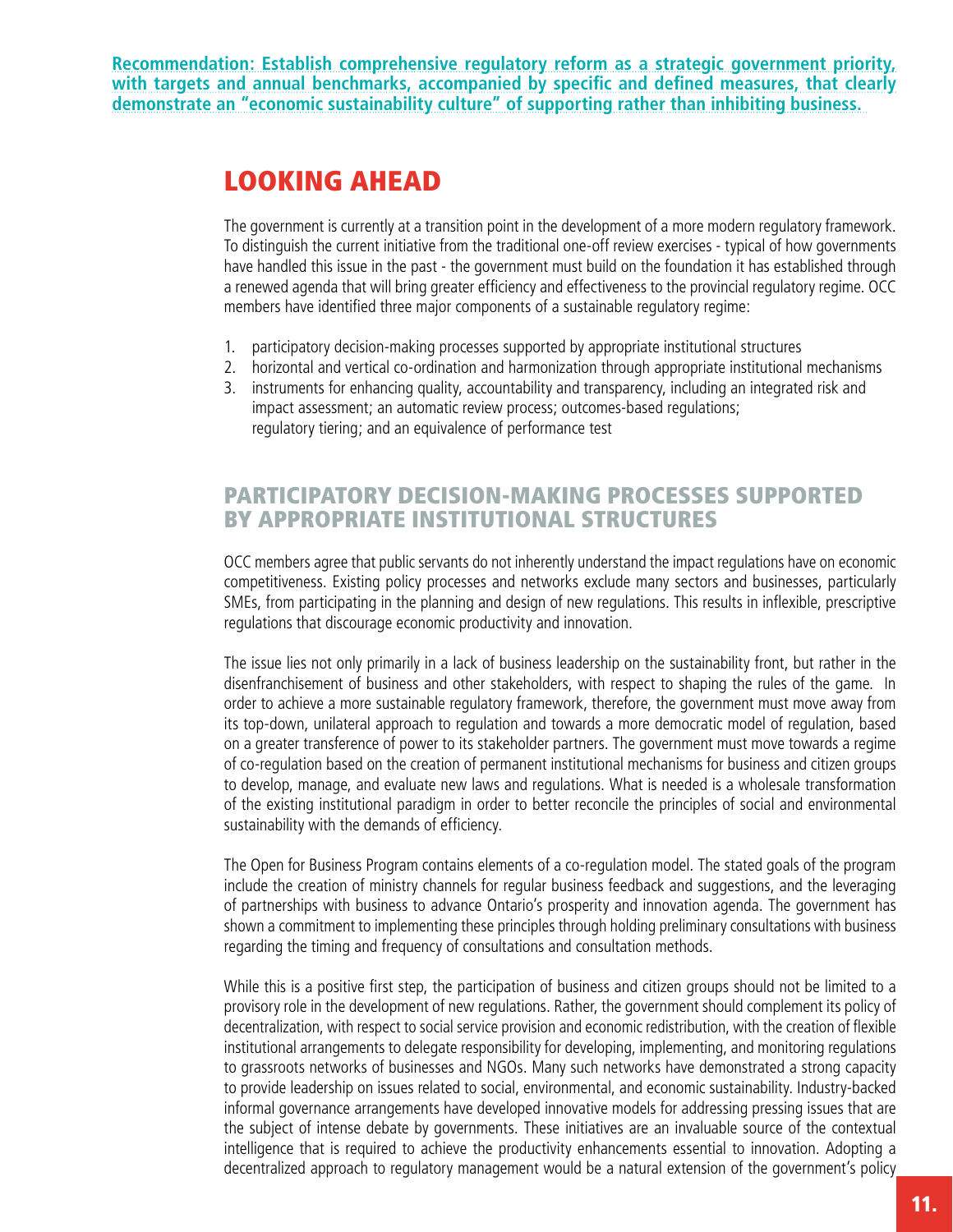objective, re-articulated through the Open for Business initiative, of leveraging opportunities for partnerships with the private sector to advance the innovation and prosperity agenda.

Not only would greater institutional flexibility allow the government to achieve better-performing regulations, it would free up vital private sector resources for new investment and employment. It would also shield taxpayers from cost overruns by shifting more risk onto the private sector. The savings generated from lower compliance and enforcement obligations would allow the government to divert more resources to front-line public services, which are currently struggling to keep up with the pressure of an aging population.

#### Recommendation: The government should draw on existing models from the federal government and elsewhere to establish formal institutional mechanisms for co-regulation

## Horizontal and vertical co-ordination and harmonization through appropriate institutional mechanisms

In addition to formal channels for business participation, OCC members have identified greater collaboration between provincial government departments and agencies as a necessary priority for reform. Because most rule-making involves multiple departments and arms-length agencies within the provincial government - and among municipal, federal, and foreign governments – a process is needed to improve coordination, eliminate duplication/incompatibility, and maximize the benefits of regulation. The government must move from the current one-regulation-at-a-time approach to a systems-thinking approach that allows for complementarity and harmonization between separately regulated issues.

The government has hinted at the need for greater systems-thinking through its Open for Business strategy. It has vowed to create a more modern government by harmonizing with and eliminating duplication between provincial and federal government regulations and municipal by-laws. However, the only visible sign of this commitment to date has been the Open for Business Act. While this legislation goes a long way towards streamlining and improving existing procedures and services, it does nothing to ensure that future legislation and regulations will be based on coordinated decision-making between regulatory authorities. Therefore, it does not offer a long-term solution to the problem of departmental and jurisdictional compartmentalization.

While businesses agree on the need for an enterprise-wide approach to regulation, they are also adamant that this goal must not be achieved by adding another layer of complexity to the bureaucracy, such as, for example, a regulatory convener. A more strategic approach to achieving inter-institutional collaboration and harmonization would be an annual regulatory agenda-setting process that debates, sets, and announces provincial regulatory priorities in the same way as the tax and spending processes. The essential features of an annual regulatory agenda-setting process are:

- a process whereby all proposed new regulations from across provincial departments and agencies are aggregated and prioritized annually at the Cabinet level
- an appreciation of the many possible criteria that might legitimately be used to distinguish high-priority from low-priority new regulations
- a determination of what proposals should be included as new regulations
- an annual ministerial regulatory agenda statement and debate in the legislature
- an annual regulatory budget which measures the aggregate administrative cost of putting new regulations in place
- a provision and processes for handling contingencies and emergencies requiring new regulations

An annual regulatory agenda-setting process would be administered at the Cabinet level, by central government agencies, and would incorporate a mechanism to provide the Premier, Finance Minister, and their staff with strategic advice and technical expertise on proposed regulations. This role could be fulfilled by a designated Cabinet Committee.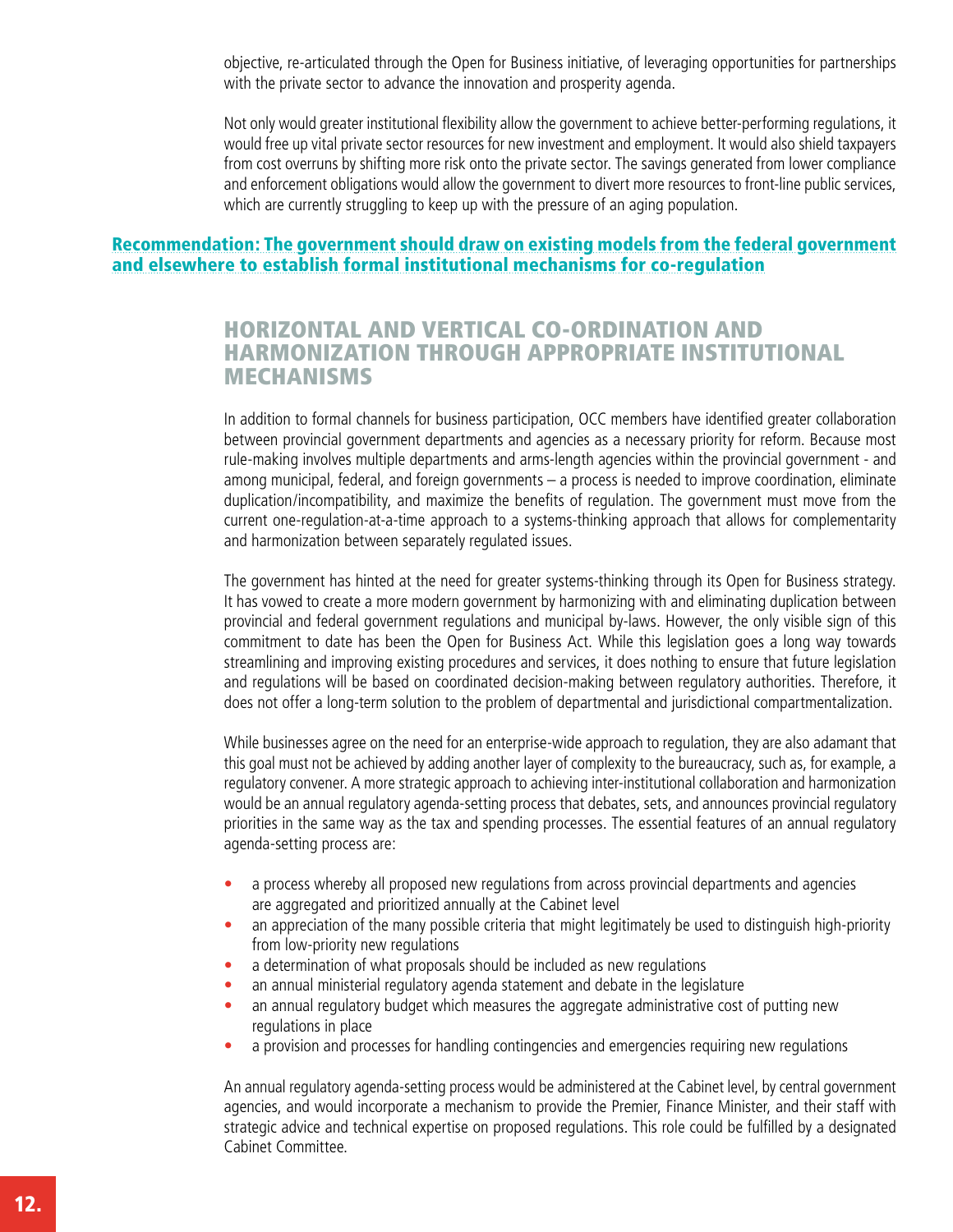The rationale and criteria for determining government priorities would include risk and impact assessments, international obligations, constitutionality, and existing regulation/policy at other levels of government. Proposals for new regulations would come from the various ministers, departments and agencies, driven by consultation with various stakeholder groups and constituencies. The same Cabinet Committee entrusted

The federal government's Organics Product Regulations offer an informative case-study as to how co-regulation between government and industry can be achieved in practice. Unlike the prevailing provincial model of paternalistic, top-down regulation, the federal organic regulatory regime is an example of bottomup regulation in which the decision to regulate was in large part motivated by industry and consumer pressure. Historically, Canadian Organic Standards were voluntary. Oversight of the organics industry was conducted solely by third-party certification initiatives. However, organic stakeholders wanted to ensure that the burgeoning market for organic products would not give rise to substandard "greenwashed" products that would compete with legitimate producers for market share. The creation of government approved, minimum organic standards was also viewed as necessary to allow Canadian producers to meet the requirements of Canada's international trading partners. (In 2008, there were 47 countries with fully implemented organic regulations.)

The process for designing the standards involved the creation of an innovative and democratic institutional structure that allowed stakeholders in agriculture and trade who had first developed organic standards to be involved in the development of certification criteria. The Canadian General Standards Board (CGSB), which has the mandate to create client-centered standards and conformity assessment services, led the process through the Organic Technical Committee, which includes representation by organic producers and processors knowledgeable about industry best practices. The Canadian Food Inspection Agency (CFIA) was designated as the lead authority responsible for oversight of the system on the government's behalf. CFIA has a Canadian Organic Office that works with the Organic Federation of Canada, a board of provincial representatives from the organic community, through a Standards Interpretation Committee, to resolve technical issues and variations between provinces. The Standards Interpretation Committee advises the CGSB's Organic Technical Committee in the development and maintenance of standards. In order to ensure the coherence of the system, there is cross-representation between the CFIA's Standards Interpretation Committee and the CGSB's Organic Technical Committee.

The Canada Organic Regime is based on a third-party service delivery model. Rather than monitoring all organic producers and facilities for compliance, CFIA's Conformity Verification Bodies (CVBs) assess existing industry certification bodies to determine if they meet the established criteria. Certification with providing strategic advice could also focus on capacity issues affecting departmental performance. This approach would eliminate excessive government interference in business operations by providing certainty and predictability in regard to both the letter of regulations and enforcement and compliance procedures. It would ensure that any conflicts or discrepancies between regulations are resolved prior to implementation, freeing businesses and taxpayers from the direct and indirect costs associated with determining the legal obligations that flow from conflicting requirements.

Our overview of the provincial context has also revealed the need for greater symmetry in regulatory activities between competing jurisdictions. The Canadian federal system is characterized by a high degree of provincial autonomy and distinct regional cleavages. These factors have led to differentiated provincial regulatory regimes that often create barriers to inter-provincial trade. Similarly, as Ontario export markets become increasingly diversified, the government must ensure that provincial standards are in alignment with those of the province's major trading partners. Disagreement between the federal and provincial governments over who is responsibile for certain interjurisdictional issues can also lead to overlap between these two levels of government.

OCC members have been loud and clear about the need for greater synergy between the federal and provincial governments in the sphere of regulation. The area in which businesses have experienced the most significant frustration is the Environmental Assessment process. This process requires prospective projects to undergo public consultations that can be time-consuming and costly, resulting in lost trade and investment opportunities. Often, the disruption to economic activity occurs for purely "notin-my-backyard" reasons. The duplication of this process at the federal level only increases the opportunity cost for business. The result is slower economic growth with no added benefit to the environment.

The need for greater inter-jurisdictional coordination necessitates the creation of an institutional mechanism that can deal with issues that cut across government boundaries. There are several different forms this mechanism can take. British Columbia has created the Federal-Provincial-Territorial Committee on Regulatory Governance and Reform, which brings together a network of regulatory experts from across provincial boundaries to develop best practices on regulatory policy and build support for common approaches to regulatory development and overall management in Canada. Another option is a Regulatory Review Commission.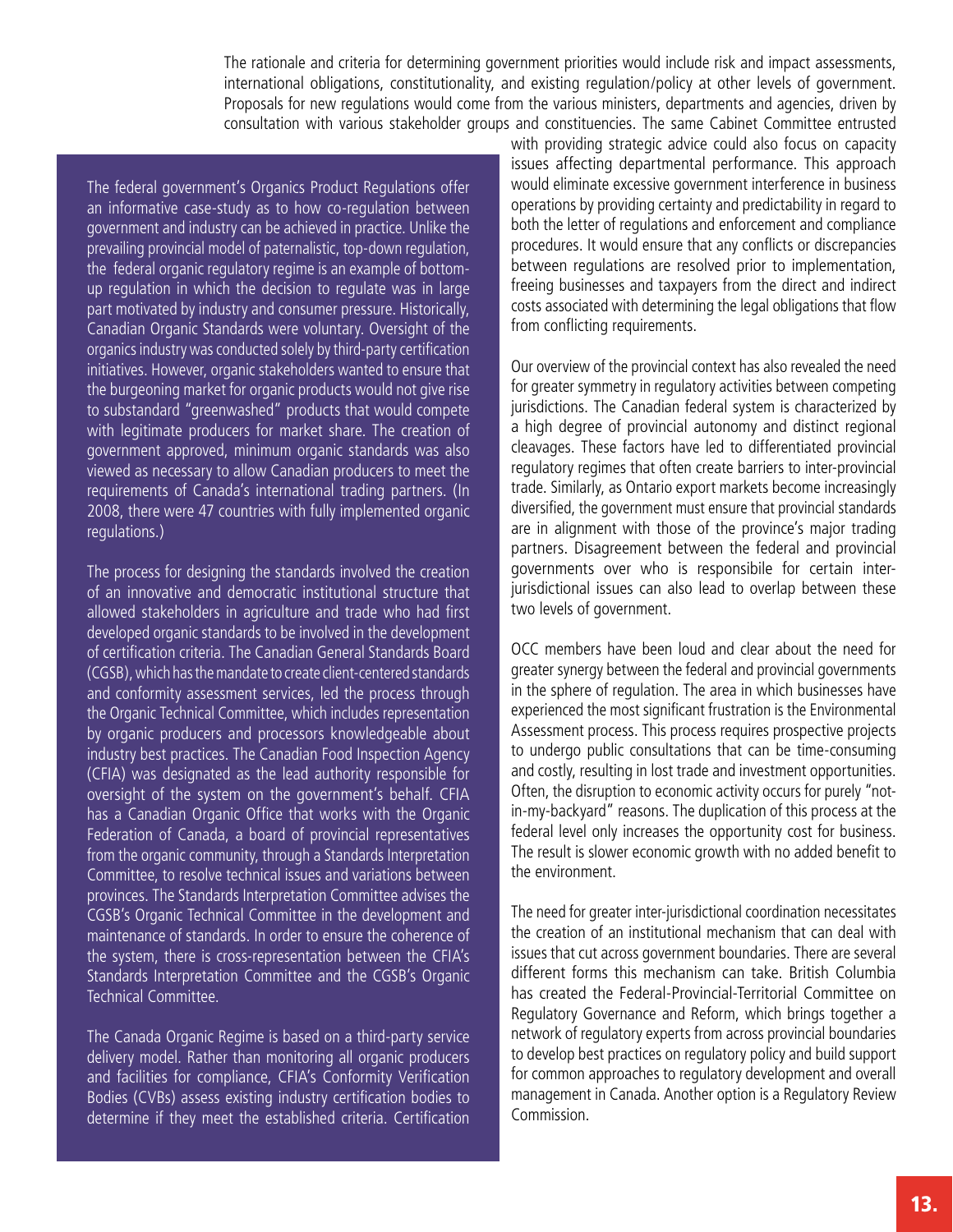bodies which fulfill the general criteria are recommended for CFIA accreditation. CVBs monitor accredited certification bodies for ongoing compliance. On-farm and facility organic production system verification are conducted by third-party verification officers employed by accredited certification bodies. Organic operators are required to place the name of their certification body on organic product packaging, in addition to the newly minted Canada Organic Logo.

This institutional structure has allowed the government to develop and maintain a dynamic standard that accommodates provincial variation and is equivalent to Canada's trading partners. As of June 2009, Canada had signed an equivalency deal with its largest trading partner, the United States. Canadian farmers and processors certified to the Canadian Organic Regime will no longer have to certify to the US National Organic Program. Through working with existing organic practitioners to build on the market-driven self-governance initiatives already in place in the industry, the government was able to bring greater consistency to the organic market while at the same time maintaining competition and differentiation in the marketplace, through incorporating a number of distinct models that all have in common a minimum set of internationally recognized stand ards. The provincial government can learn from this model in devising its own made-in-Ontario solutions to support powersharing and co-regulation with industry and other stakeholders from target policy communities.

The provincial government must work with the other provinces and territories and the federal government to devise an appropriate institutional structure for reaching consensus on inter-jurisdictional issues that cause lost time and money to business. This body would be able to provide the Cabinet-level advisory committee with an overview of the issues and challenges associated with complex regulatory regime management and advice on how to handle cross-jurisdictional issues.

**Recommendation: The government should establish institutional mechanisms for inter-departmental and inter-jurisdictional co-ordination in the form of an Annual Regulatory Agenda-Setting Process and a complementary body for resolving crossjurisdictional issues.** 

## Instruments for enhancing quality, accountability and **TRANSPARENCY**

### Integrated Impact Assessment

The effectiveness of regulations is determined by their net benefit to the three main pillars of development: society, environment, and economy. The government has implicitly recognized this through the announcement of a risk and competitiveness impact assessment for new regulations. However, it has not specified what the basic parameters of this instrument will be, or how it will be administered in practice.

In order to ensure a robust analysis of proposed regulations, an impact assessment must take an integrated approach that weighs the social and environmental risks/benefits against the economic impacts and devises the least-cost means of achieving the desired result(s). It must also take a client-centred approach that incorporates quantitative and qualitative analysis from stakeholders from each of the affected communities.

Including a representative sample of stakeholders allows the government to identify whether a regulation will have a disproportionate impact on a specific industry or group of companies. For example, an impact assessment can include an 'SME Test' which measures the specific costs and benefits for small and medium enterprises. By designing a mandatory impact assessment that includes each of these criteria, the government can ensure new regulations are designed in a way that allows the desired impacts to be achieved in accordance with efficiency and political legitimacy.

A central pillar of a successful regulatory regime is an independent body to assess the substantive quality of new regulations and ensure ministries comply with the quality principles embodied in consultations and impact assessments. Such a body would include representation from all of the established policy communities, including academia, industry, and civil society. Its function would be to provide ministries with objective guidance and strategic advice for designing and implementing effective regulations and to provide oversight of the government's regulatory agenda.

**Recommendation: The government should require all significant regulatory measures, including rulemaking by delegated authorities, to undergo a mandatory integrated impact assessment before they are implemented. This process should take place with oversight from an independent, expert body.**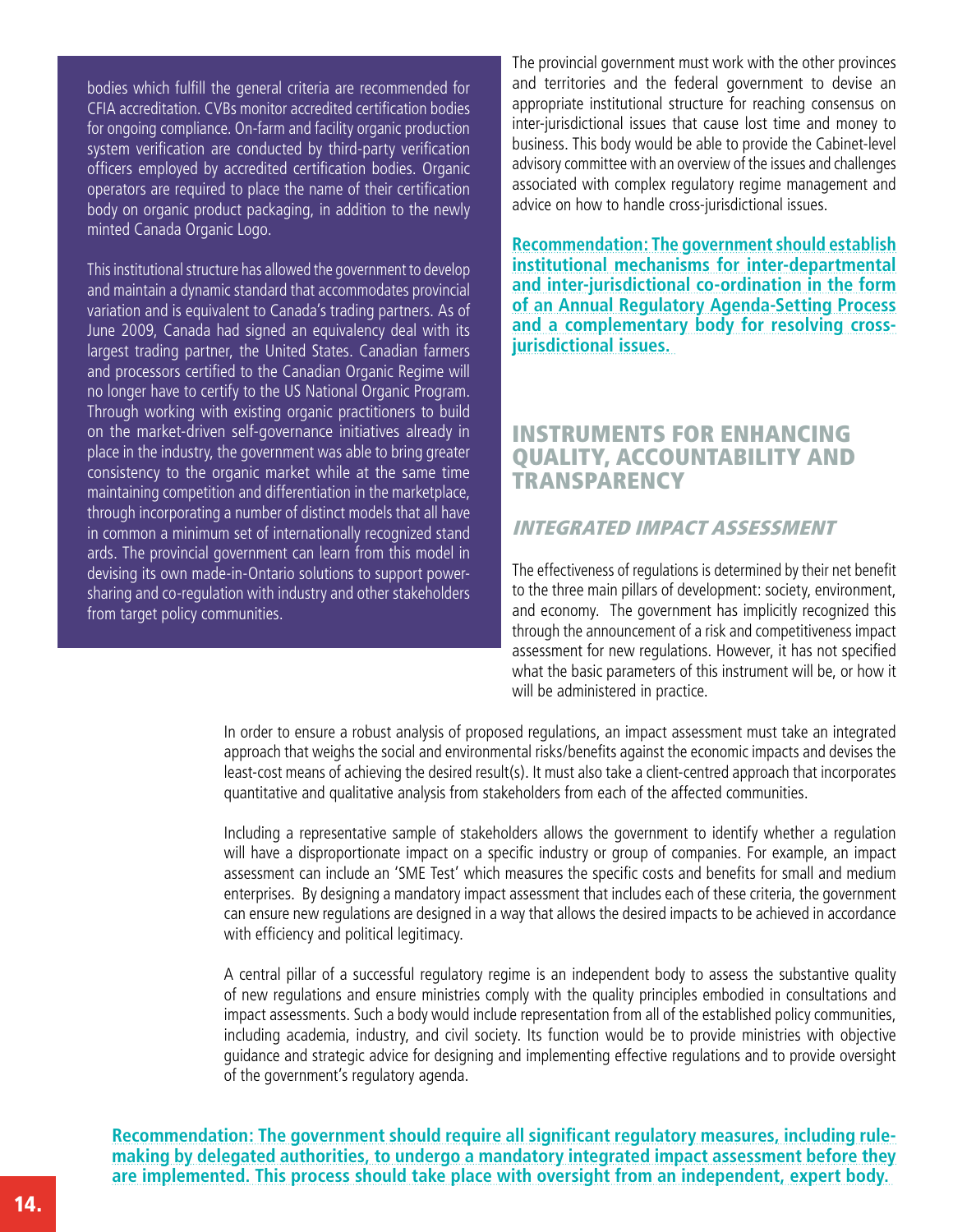### Automatic Review Process

Impact analysis should not be limited to the design of new regulations. Once a regulation is approved, its effectiveness should be measured on a regular timetable using standardized evaluation techniques and criteria. Having mandatory reviews at fixed intervals provides an opportunity to correct and revise regulations in response to economic and technological changes that can render aspects of existing regulations redundant. Regulations that are up for review should only be extended if their continued relevance can be demonstrated through a standard assessment process. This ensures that the greatest degree of flexibility possible is built into the regulatory process. In order to ensure that quality management in the form of both impact analysis and regulatory review becomes a standard feature of the policy-development process, the government should formalize these instruments in legislation. This will increase the likelihood that these practices will be adhered to by future governments with different policy agendas.

#### **Recommendation: The government should legislate a five-year automatic review process with clear evaluation techniques and criteria to systematically review new and existing laws and regulations.**

#### Outcomes-Based Regulations

Outcomes-based regulation recognizes that firms are able to develop much more flexible, efficient and innovative approaches to regulation, which are just as or more effective than those initiated by bureaucrats operating in policy silos. In addition, non-legislative alternatives can be amended more easily and implemented quicker than prescriptive regulations.

Outcomes-based regulation must not be confused with deregulation, whereby effective regulations are substituted with lax guidelines that enable companies to renege on their social and environmental commitments. To the contrary, cutting corners is more likely to be a symptom of over-regulation, which requires businesses to make costly sacrifices of time and money. Through encouraging companies to engage in evasive behaviour, over-regulation contributes to the underground economy, and, contrary to the intent of regulations, undermines public health and safety. The purpose of outcomes-based regulation, on the other hand, is to give employers and employees a greater stake in the outcome of regulations by demonstrating a clear impact on the business bottom line and allowing businesses to determine the most cost-effective way of achieving higher standards.

The built-in flexibility of outcomes-based regulation is crucial to enhancing productivity in markets characterized by rapid growth, innovation, and/or technological change. Given the advantages of outcomes-based regulation, the government of Ontario should make it a priority to integrate alternatives to prescriptive regulation into the various stages of the policymaking cycle.

Once the need for regulation is justified, government can work with industry associations to determine what standards already exist at the grassroots level in order to establish guidelines appropriate to business. Where third-party certification programs or industry codes of conduct have already been developed, the government should determine whether the standards entailed represent effective alternatives to the proposed regulation, and, if so, recognize certification by an accredited body to be equivalent to a government stamp of

approval. In some industries, there may be numerous certification programs in existence, in which case multiple organizations could qualify for government recognition.

#### **Recommendation: The government should adopt an outcomes-based approach to co-regulation through the development of general standards for accreditation of third-party certification programs.**

#### Regulatory Tiering

Different self-governance initiatives tend to vary in the quality of their standards. Some provide an easier fix, and represent a more incremental approach to change, than others. Therefore, there may be some options among already existing alternatives, that are more reasonable solutions for small businesses which do not have the available overhead or capacity to commit to more comprehensive programs.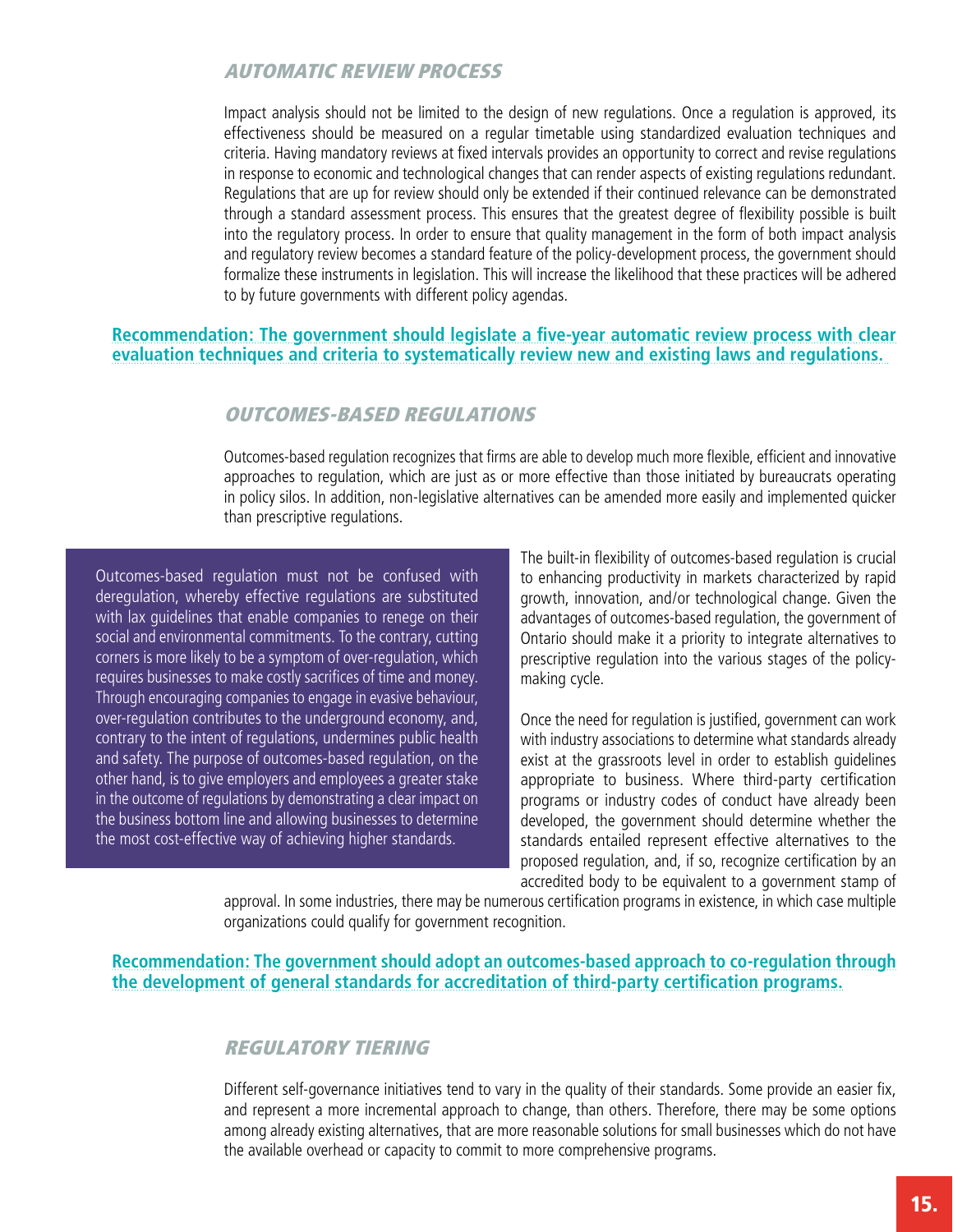The government's proposed risk-based system of environmental approvals provides a precedent for extending the principle of regulatory tiering to other ministries and activities.

The new environmental approvals system will allow for more flexible regulations by focusing resources on activities that pose the highest risk. All projects not categorized as high risk will no longer be required to obtain an environmental assessment approval consisting of time-consuming and costly application and public consultation processes. Rather, the approvals will simply be required to register the project on the Environmental Activity and Sector Registry, and operate in accordance with registry regulations.

This approach will allow more businesses to capitalize on investment and trade opportunities, not only by providing a simplified alternative to the existing process for lower-risk activities, but by freeing up resources for ministry staff to ensure more efficient completion of approvals which will remain subject to full review. Concentrating efforts on those activities posing the highest risk to the environment will also allow ministry staff to assess those projects in much greater depth, which will, in turn, lead to improved environmental outcomes.

Once fully implemented, it is estimated that the risk-based system will save businesses as much as 25 percent of the project application cost. In this case, tiered regulation represents a winwin solution to the challenge posed by balancing environmental protection with economic performance.

In order to create a level economic playing field, the government's reform strategy must include measures to offset the disproportionate impact of regulations on small and medium businesses. When significantly different degrees of risk and impacts can be identified, there exists a case for regulatory tiering. This option allows businesses characterized by lowerrisk, standardized, or less complex activities to take advantage of exemptions in the form of less onerous standards, reduced fees, and/or simplified reporting requirements.

The variation that exists among current industry certification programs could provide the starting point for a tiered approach to regulation which takes into account the size and risk profile of a business in determining the degree to which it must be regulated.

**Recommendation: The government should make regulatory tiering a mandatory feature of its assessment criteria by developing alternative thresholds for standards and compliance obligations for SMEs and lower-risk, standardized, and/or less complex activities**

### Equivalence of Performance Test

Some organizations that consider social and economic sustainability an important part of their value proposition may have their own internal systems in place for implementing and monitoring standards. While there is substantial room for variation in the quality of corporate governance systems, there

is nonetheless an inherent conflict of interest in having the same organization both implement and audit standards. In such cases, the government should continue to have an interventionist role in order to ensure that the desired outcomes of regulations are reached.

There should also be a means to recognize companies that have taken viable steps to achieving best practices in sustainability, accountability, and transparency. The government should create an equivalency mechanism that confers legitimacy on existing sustainability principles and verification procedures that meet general quality criteria. A formal Equivalence of Performance Test would allow businesses to apply lower-cost compliance methods as long as they are equally effective as an existing regulation. Once a certain level of performance is reached, the government can acknowledge a company's track record by reducing the reporting and inspection requirements that it is expected to fulfill.

This method combines the logic of performance-based regulation with an economic incentive to improve business innovative capacity to achieve more efficient processes and procedures that take into account industry best practices with respect to social and environmental responsibility.

**Recommendation: The government should adopt an Equivalence of Performance Test for non-certified organizations that enables companies meeting general performance criteria to assume greater internal responsibility for compliance with regulatory outcomes in accordance with a standardized enforcement reduction plan.**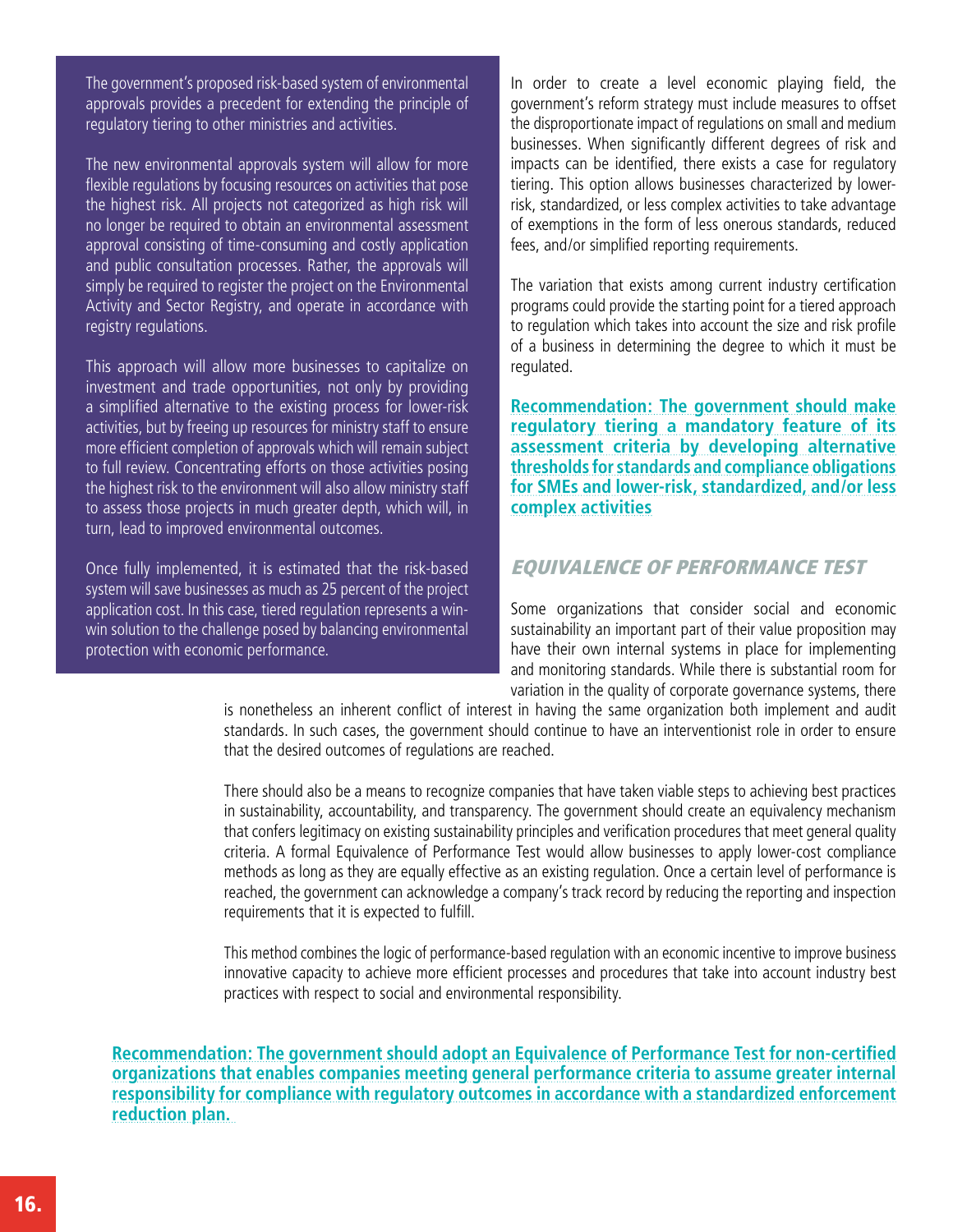## ACKNOWLEDGMENTS

The Ontario Chamber of Commerce would like to thank and acknowledge the involvement and contribution of the following individuals and organizations, without whom this report would not have been possible:

Ontario Chamber of Commerce Regulatory Modernization Task Force:

**Izzie Abrams** Vice President, Corporate & Government BFI Canada Inc.

**Heather Chertow** Policy and Communications Director Timmins Chamber of Commerce

**Rosemarie Childerhose** Director, Government Affairs Rx&D – Canada's Research-Based Pharmaceutical Companies

**Steve Coupland** Senior Advisor, Regulatory Affairs Bruce Power

**Mark Holmes** Vice President, Corporate Affairs Xeneca Limited Partnership

**Ross Lamont** Manager, Community and Government Relations Bruce Power

**Scott Jackson** Manager, Forest Policy Ontario Forest Industries Association

**Jamie Lim** President and CEO Ontario Forest Industries Association

**T. Douglas Murray** General Manager AbitibiBowater Inc.

**Kithio Mwanzia** Policy Coordinator St. Catharines – Thorold Chamber of Commerce

**Keitha Robson** Manager Timmins Chamber of Commerce

**Mark Smithyes** Director of Health Policy Novartis Pharma Canada Inc.

**Michael Vital** Legal Counsel Bell Canada Law Department

**Ross Wallace** External Relations (Ontario) AstraZeneca Canada Inc.

**Pamela Waeland** Business Manager, 3M Government Markets & Public Affiars 3M Canada Company

**Ted Wigdor** Vice President, Government & Corporate Affairs Certified General Accountants of Ontario

**Marion Wrobel** Director, Market & Regulatory Developments Canadian Bankers Association

The Ontario Chamber of Commerce would also like to thank the Ontario Ministry of Economic Development and Trade Open for Business Team for their information and cooperation.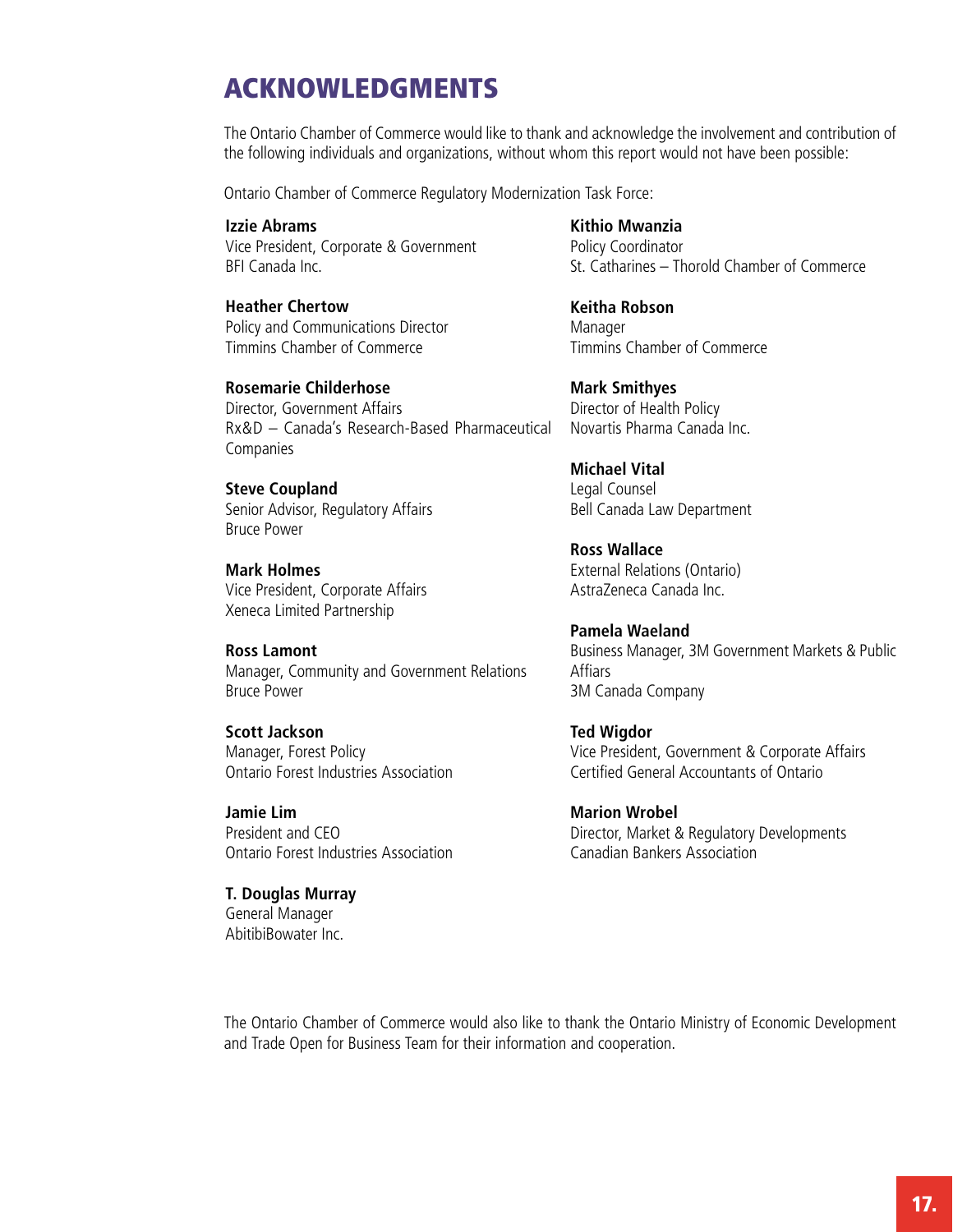## REFERENCES

"Prosperity Restricted by Red Tape 2nd Edition," Canadian Federation of Independent Business, 2010. http://www.cfib-fcei.ca/cfib-documents/rr3104.pdf

"Red Tape, Red Flags: Regulation for the Innovation Age," Conference Board of Canada, 2007. http://www.conferenceboard.ca/documents.aspx?did=2146

"Smart Regulation: A Cleaner, Fairer and More Competitive EU," The Danish Government, Government of the Netherlands & HM Government, 2010. http://www.bis.gov.uk/assets/biscore/better-regulation/docs/10-520-smart-regulation-report.pdf

"Better Regulation – Simply Explained," European Commission, 2006. http://ec.europa.eu/governance/better\_regulation/documents/brochure/br\_brochure\_en.pdf

"Models to Reduce the Disproportionate Regulatory Burden on SMEs," European Commission, May 2007. http://ec.europa.eu/enterprise/policies/sme/files/support\_measures/regmod/regmod\_en.pdf

García Villarreal, Jacobo P., "Successful Practices and Policies to Promote Regulatory Reform and Entrepreneurship at the Sub-National Level," OECD Working Papers on Public Governance, No. 18, OECD, 2010. http://www.oecd.org/dataoecd/6/61/45083032.pdf

"Rethinking and Reshaping the Business Environment: Government and the Global CEO," PricewaterhouseCoopers, 2010.

http://www.pwc.com/ca/en/public-sector-government/rethinking-reshaping-business-goverment-global-ceo. jhtml

"Guidelines on Alternatives to Prescriptive Regulation," Queensland Government Department of State Development, 2006.

http://www.ifc.org/ifcext/fias.nsf/AttachmentsByTitle/BRG\_RegPolicy23/\$FILE/23.Queensland.pdf